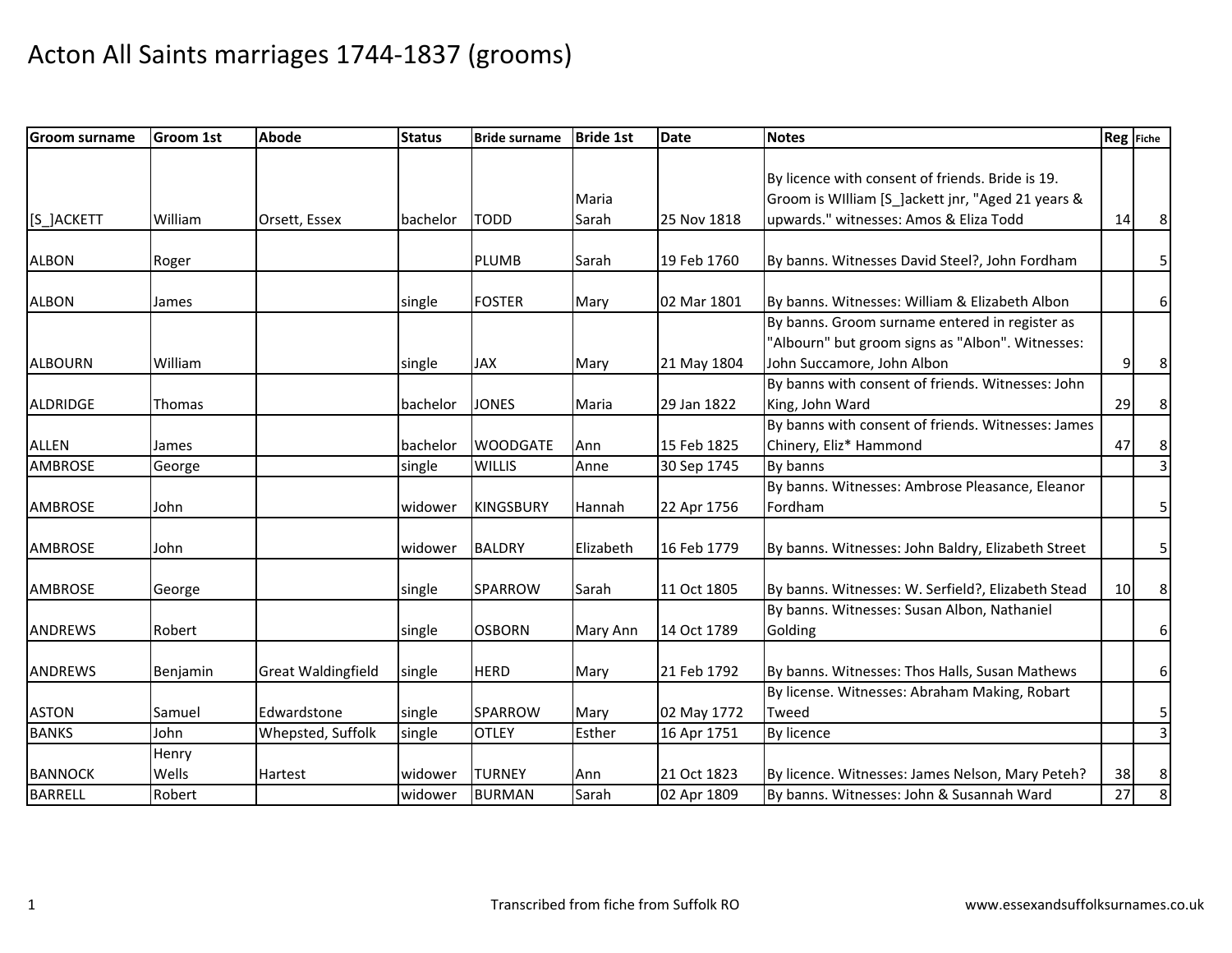| <b>Groom surname</b> | <b>Groom 1st</b> | <b>Abode</b>       | <b>Status</b> | <b>Bride surname</b> | <b>Bride 1st</b> | <b>Date</b>              | <b>Notes</b>                                        |     | Reg Fiche      |
|----------------------|------------------|--------------------|---------------|----------------------|------------------|--------------------------|-----------------------------------------------------|-----|----------------|
| <b>BASSETT</b>       | James            |                    |               | <b>DEATH</b>         | Elizabeth        | 27 Sep 1764              | By licence. Witnesses: Thos & Sarah Bassett         |     | 5 <sup>1</sup> |
|                      |                  |                    |               |                      |                  |                          | By licence. Witnesses: Jno Hayward, Sarah           |     |                |
| <b>BASSETT</b>       | Wm               |                    | single        | <b>CHINERY</b>       | Ann              | 15 May 1787              | Constable                                           |     | 5              |
|                      |                  |                    |               |                      |                  |                          |                                                     |     |                |
| <b>BATTRAM</b>       | James            |                    | single        | <b>NELSON</b>        | Elizabeth        | 10 Nov 1782              | By banns. Witnesses: Robt Hitchins, John Reeve      |     | 5              |
|                      |                  |                    |               |                      |                  |                          | By banns with consent of friends. Witnesses:        |     |                |
| <b>BEALES</b>        | John             |                    | bachelor      | <b>BROWN</b>         | Clara            | 14 Oct 1822              | Samuel Drury, John Ward                             | 34  | 8              |
| <b>BEAN</b>          | Richard          | Stanstead          | widower       | <b>HAYWOOD</b>       | Sarah            | 26 Sep 1765              | By banns. Witnesses: Jane Clark, John Reeve         |     | $\overline{5}$ |
|                      |                  |                    |               |                      |                  |                          | Banns only - not a marriage. Banns read: 12, 19, 26 |     |                |
| <b>BEAN</b>          | Richd            |                    | single        | <b>CHINERY</b>       | Martha           | * Oct 1783               | Oct 1783.                                           |     | 5 <sub>l</sub> |
|                      |                  |                    |               |                      |                  |                          |                                                     |     |                |
| <b>BEAN</b>          | Richard          |                    | widower       | DAY                  | Elizabeth        | 22 Oct 1786              | By banns. Witnesses: Thos Leeks, Nathaniel Golding  |     | 5 <sup>1</sup> |
|                      |                  |                    |               |                      |                  |                          | By banns with consent of parents. Witnesses:        |     |                |
| <b>BEAN</b>          | William          |                    | bachelor      | <b>WILLIS</b>        | Elizabeth        | 10 Jan 1815              | William Starns, John Ward                           | 5   | 8              |
|                      |                  |                    |               |                      |                  |                          | By banns with consent of parents. Witnesses:        |     |                |
| <b>BEAN</b>          | George           |                    | bachelor      | <b>RUST</b>          | Mary             | 10 Jan 1815              | Richard Bean, John Ward                             | 6   | 8 <sup>1</sup> |
|                      |                  |                    |               |                      |                  |                          | Banns only - not a marriage. Banns read once on 02  |     |                |
| <b>BEAN</b>          | William          |                    | bachelor      | <b>HARDY</b>         | Harriet          | ** 1834                  | Nov 1834. Entry crossed out.                        |     | 13             |
|                      |                  |                    |               |                      |                  |                          | Banns only - not a marriage. Banns read 29 Mar, 05, |     |                |
| <b>BEAN</b>          | William          |                    | bachelor      | <b>HARDY</b>         | Harriet          | * * 1835                 | 12 Apr 1835.                                        |     | 13             |
|                      |                  | St James's,        |               |                      |                  |                          |                                                     |     |                |
| <b>BETSON</b>        | John             | Westminster        |               | SERJEANT             | Mary             | 14 Mar 1748/9 By licence |                                                     |     | 3              |
|                      |                  |                    |               |                      |                  |                          | By banns. Witnesses: Edmund Ruffell, Hannah         |     |                |
| <b>BIRD</b>          | James            | Cockfield, Suffolk | single        | <b>GOODY</b>         | Mary             | 11 Oct 1775              | Tiffen                                              |     | 5 <sub>l</sub> |
|                      |                  |                    |               |                      |                  |                          |                                                     |     |                |
| <b>BLACKADER</b>     | James            |                    |               | <b>BOREHAM</b>       | Hannah           | 02 Jul 1761              | By license. Witnesses: George Death, Mary Hurlston  |     | 5 <sub>l</sub> |
|                      |                  |                    |               |                      |                  |                          | By banns with consent of friends. Witnesses:        |     |                |
| <b>BOREHAM</b>       | George           | Hartest            | bachelor      | <b>BOWERS</b>        | Jemima           | 13 Jan 1837              | William Bowers, Robert Bickersteth                  | 106 | 9              |
|                      |                  |                    |               |                      |                  |                          | By banns with consent of friends. Witnesses: John   |     |                |
| <b>BOWERS</b>        | John             |                    | bachelor      | <b>LEEKS</b>         | Mary             | 17 May 1831              | Ward, Robert George Lewis                           | 77  | 9              |
|                      |                  |                    |               |                      |                  |                          | By banns with consent of friends. Witnesses:        |     |                |
| <b>BOWERS</b>        | William          |                    | bachelor      | <b>COKER</b>         | Sophia           | 25 Dec 1834              | George Boreham, Jemima Bowers                       | 99  | 9              |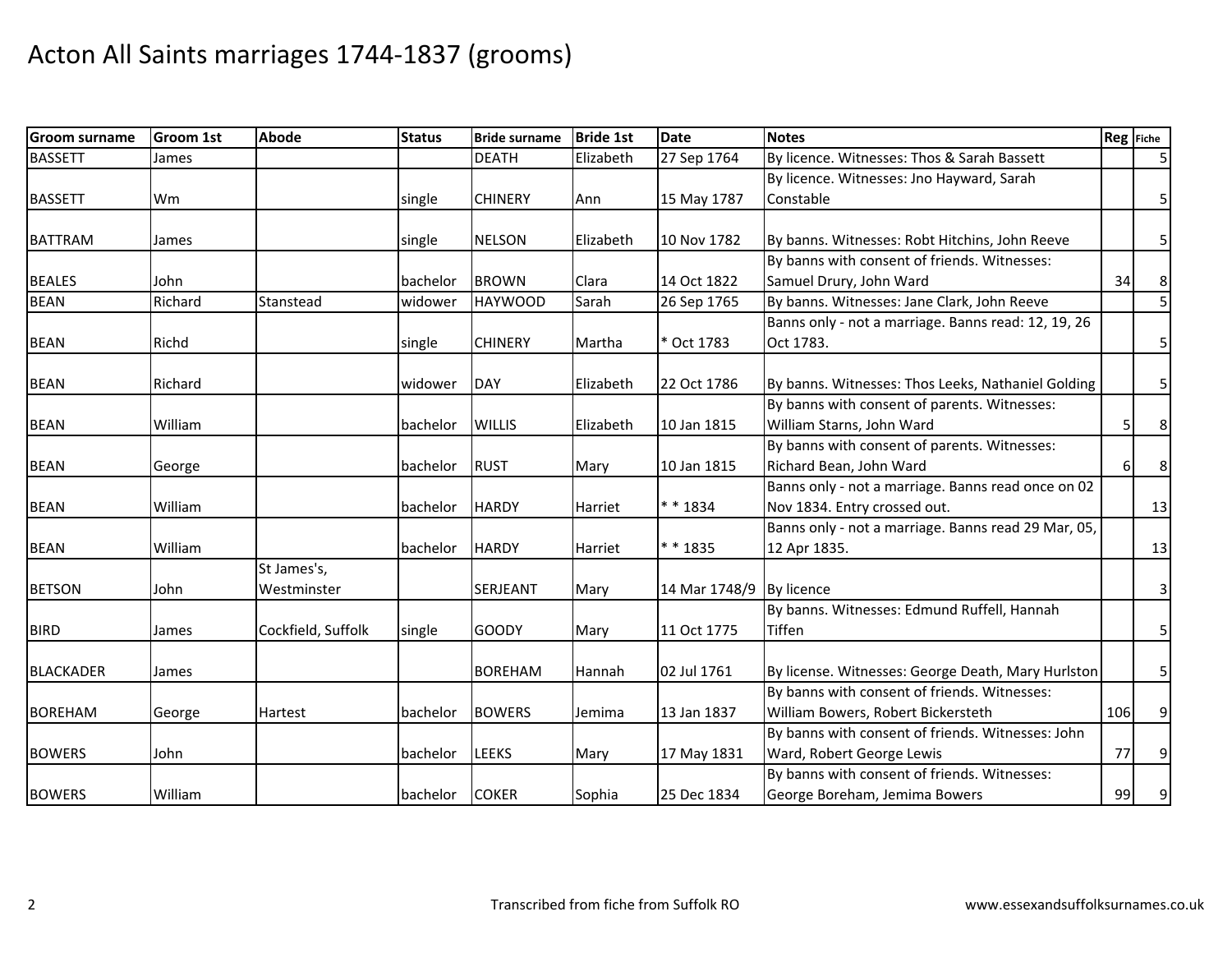| <b>Groom surname</b> | <b>Groom 1st</b> | <b>Abode</b>    | <b>Status</b> | <b>Bride surname</b>          | <b>Bride 1st</b> | <b>Date</b> | <b>Notes</b>                                                                                   | <b>Reg</b> Fiche |                         |
|----------------------|------------------|-----------------|---------------|-------------------------------|------------------|-------------|------------------------------------------------------------------------------------------------|------------------|-------------------------|
|                      |                  |                 |               |                               |                  |             |                                                                                                |                  |                         |
| <b>BOWES</b>         | George           |                 |               | SERGEANT                      | Alice            | 20 Nov 1755 | By license. Witnesses: John ?, Thomas Deane?                                                   |                  | $\overline{4}$          |
| <b>BOWES</b>         | George           |                 | widower       | <b>HAYWARD</b>                | Mary             | 14 May 1799 | By banns. Witnesses: Wm Frost, John Ward                                                       |                  | $6\,$                   |
| <b>BRAND</b>         | James            |                 |               | <b>CLARKE</b>                 | Anne             | 29 Jul 1745 | By banns                                                                                       |                  | $\overline{\mathbf{3}}$ |
| <b>BRAND</b>         | John             | Long Melford    | single        | <b>MAYHEW</b>                 | Martha           | 01 Oct 1745 | By banns                                                                                       |                  | υ                       |
|                      |                  |                 |               |                               |                  |             | By licence. The groom is William Brand jnr.                                                    |                  |                         |
| <b>BRAND</b>         | William          | Long Melford    | bachelor      | <b>BEAR</b>                   | Sarah            | 28 Nov 1827 | Witnesses: Oliver Brand, Lucy Hale                                                             | 60               | 8                       |
|                      |                  |                 |               |                               |                  |             | By banns. Witnesses: Robart Tweed, Mary Michel                                                 |                  |                         |
| <b>BRAY</b>          | James            | Alpheton        |               | <b>DEATH</b>                  | Mary             | 19 Oct 1767 | Field                                                                                          |                  | 5 <sub>l</sub>          |
| <b>BREWSTER</b>      |                  |                 |               |                               |                  |             |                                                                                                |                  |                         |
| <b>BREWSTER</b>      | Ambrose          |                 | single        | <b>WILLES</b><br><b>GREEN</b> | Sarah            | 20 Nov 1787 | By banns. Witnesses: Ben Williss, Martha Brewster<br>By licence. Witnesses: John & Sarah Green | 26               | 5<br>$\infty$           |
|                      | Charles          | Long Melford    | bachelor      |                               | Ann              | 28 Mar 1809 | By banns with consent of friends. Witnesses: John                                              |                  |                         |
|                      |                  |                 |               |                               |                  |             |                                                                                                |                  |                         |
| <b>BREWSTER</b>      | Samuel           | St Sepulchre,   | bachelor      | <b>CHINERY</b>                | Elizabeth        | 20 Jun 1825 | Chinery, John Ward<br>By licence. Bride is a minor. Witnesses: Wm Smith,                       | 49               | 8                       |
|                      |                  |                 |               |                               |                  |             |                                                                                                |                  |                         |
| <b>BRIGGS</b>        | John             | Middlesex       | single        | <b>MUMFORD</b>                | Susan            | 14 Oct 1784 | Elizabeth Mumford                                                                              |                  | 5 <sub>l</sub>          |
|                      |                  |                 |               |                               |                  |             | By banns. Witnesses: James Battram, ? Harrold. 2nd                                             |                  |                         |
|                      |                  |                 |               |                               |                  |             | witness' first name very hard to read, but it does                                             |                  |                         |
| <b>BROWN</b>         | Robt             |                 | single        | <b>HARROLD</b>                | Rebecca          | 01 Jan 1781 | say "her mark".                                                                                |                  | 5                       |
| <b>BROWN</b>         | James            | Newton, Suffolk | single        | <b>TIFFIN</b>                 | Hannah           | 07 Apr 1783 | By licence. Witnesses: Eliz & Josh Hart                                                        |                  | $\overline{5}$          |
| <b>BUTCHER</b>       | John             |                 | single        | <b>BORDER</b>                 | Sarah            | 01 Oct 1751 |                                                                                                |                  | $\overline{3}$          |
| <b>BUTCHER</b>       | John             |                 | widower       | <b>MUNFORD</b>                | Susannah         | 07 Oct 1759 | By banns. Witnesses: John Fordham, Hannah Long                                                 |                  | 5                       |
| <b>BYHAM</b>         | Thomas           |                 | single        | <b>MOLTON</b>                 | Sarah            | 02 Nov 1783 | By banns. Witnesses: Robt & Mary Molton                                                        |                  | $\overline{5}$          |
|                      |                  |                 |               |                               |                  |             |                                                                                                |                  |                         |
| <b>BYHAM</b>         | Thomas           |                 | widower       | <b>HARRALL</b>                | Phebe            | 12 Oct 1803 | By banns. Witnesses: Thos Turney, Hannah Molton                                                | 3                | 8                       |
|                      |                  |                 |               |                               |                  |             | By banns with consent of friends. Witnesses: James                                             |                  |                         |
| <b>BYHAM</b>         | Nathanael        |                 | bachelor      | <b>STEARNS</b>                | Susan            | 13 Jan 1821 | Pleasants, John Ward                                                                           | 23               | 8 <sup>1</sup>          |
|                      |                  |                 |               |                               |                  |             | By banns with consent of friends. Witnesses: Turner                                            |                  |                         |
| <b>BYHAM</b>         | Nathanael        |                 | widower       | CO[OC]K                       | Sarah            | 30 Nov 1827 | George Daking, [DJ]ason Byham                                                                  | 61               | $\bf 8$                 |
|                      |                  |                 |               |                               |                  |             | By banns with consent of friends. Witnesses: Turner                                            |                  |                         |
| <b>BYHAM</b>         | Thomas           |                 | bachelor      | <b>DAY</b>                    | Mary             | 15 Dec 1828 | George Daking, Mary Upson                                                                      | 65               | 8 <sup>1</sup>          |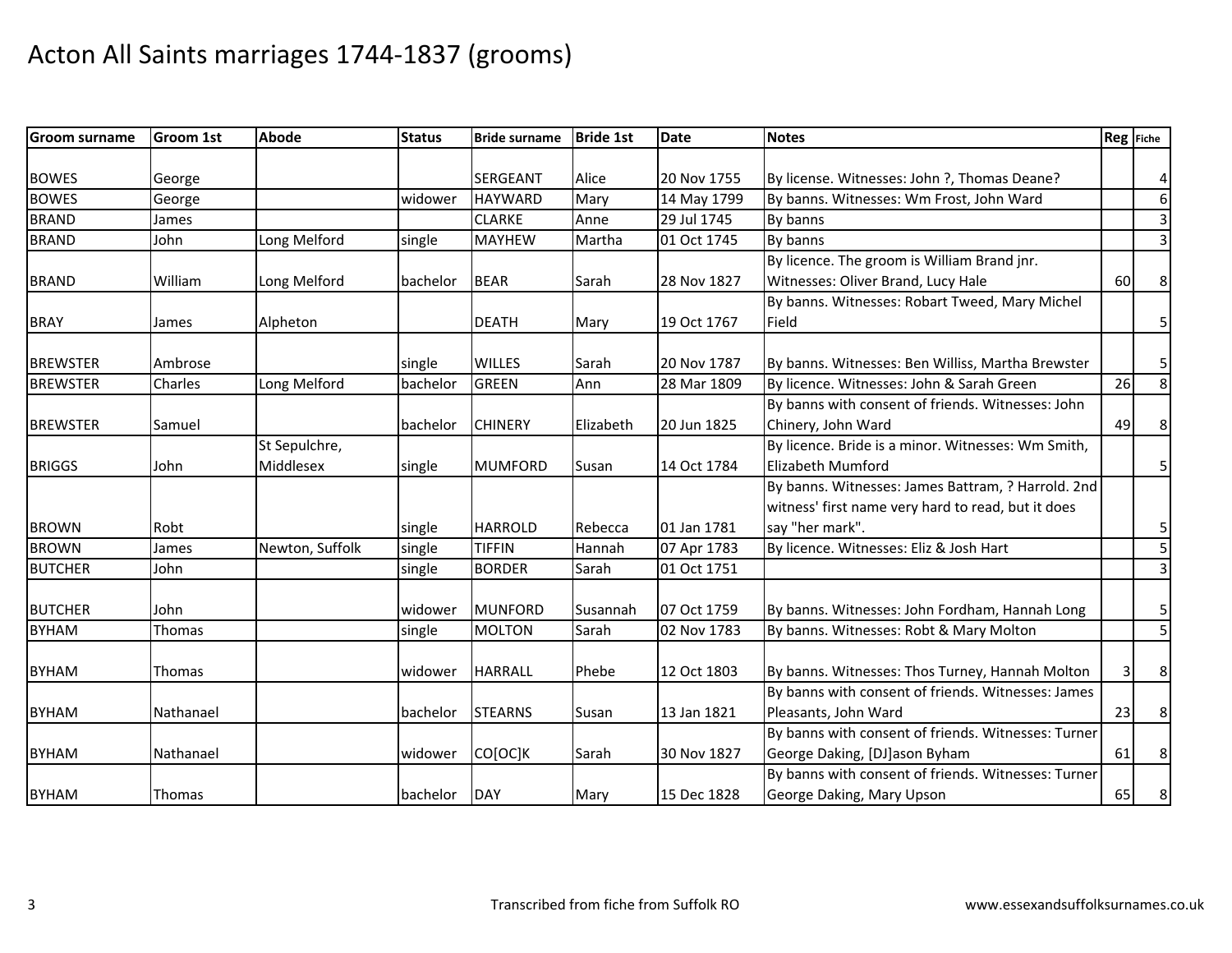| <b>Groom surname</b> | <b>Groom 1st</b> | <b>Abode</b>          | <b>Status</b> | <b>Bride surname</b> | <b>Bride 1st</b> | <b>Date</b>   | <b>Notes</b>                                        | Reg Fiche |                |
|----------------------|------------------|-----------------------|---------------|----------------------|------------------|---------------|-----------------------------------------------------|-----------|----------------|
| <b>BYHAM</b>         | John             |                       | bachelor      | <b>EVERETT</b>       | Elizabeth        | 25 Dec 1828   | By banns. Witnesses: John & Mary Boyden             | 66        | 8 <sup>°</sup> |
|                      |                  |                       |               |                      |                  |               | By banns with consent of friends. Witnesses: James  |           |                |
| <b>BYHAM</b>         | Charles          |                       | bachelor      | <b>WOODGATE</b>      | Ursula           | 27 Dec 1831   | Mitchell, Mary Younger                              | 82        | 9              |
|                      |                  |                       |               |                      |                  |               |                                                     |           |                |
| CADGE                | <b>Thomas</b>    |                       | single        | <b>RAMPLIN</b>       | Elizabeth        | 14 Feb 1772   | By license. Witnesses: ? _icketts, Nath. Golding    |           | 5              |
|                      |                  |                       |               |                      |                  |               | By banns. Witnesses: Elizabeth Braybrook, Thomas    |           |                |
| CADGE                | Robert           |                       | single        | <b>BRAYBROOK</b>     | Sarah            | 05 Nov 1789   | Cadge                                               |           | $6 \mid$       |
|                      |                  |                       |               |                      |                  |               |                                                     |           |                |
| <b>CAMP</b>          | William          |                       | single        | <b>MORLEY</b>        | Sarah            | 24 Jun 1800   | By banns. Witnesses: Mary & Elizabeth Morley        |           | $6 \mid$       |
|                      |                  |                       |               |                      |                  |               | Banns only - not a marriage. Banns read: 10, 17, 24 |           |                |
| <b>CAMPING</b>       | Robert           |                       | single        | <b>POLLEY</b>        | Susan            | * Sep 1786    | Sep 1786.                                           |           | $\mathbf{5}$   |
| <b>CANDLER</b>       | John             | Long Melford          | single        | <b>WILLIS</b>        | Mary             | 26 Feb 1744/5 | By banns                                            |           | $\overline{3}$ |
|                      |                  |                       |               |                      |                  |               | Banns only - not a marriage. Banns read: 03, 10, 17 |           |                |
| <b>CASON</b>         | Joseph           | Little Cornard        | single        | <b>RUGLEY</b>        | Martha           | * Oct 1802    | Oct 1802.                                           |           | 6 <sup>1</sup> |
|                      |                  |                       |               |                      |                  |               | By banns. Witnesses: Simon Sparrow, John            |           |                |
| <b>CATLAN</b>        | John             | <b>Stoke</b>          |               | LONG                 | Mary             | 10 Oct 1754   | Fordham.                                            |           | $\overline{4}$ |
|                      |                  |                       |               |                      |                  |               | By licence. Witnesses: Robt Clover jnr., Elizabeth  |           |                |
| <b>CHAPLIN</b>       | James            | Melford               | single        | <b>GREEN</b>         | Mary             | 27 Jul 1790   | Chaplin                                             |           | $6 \mid$       |
| <b>CHAPLYN</b>       | John             | Pedmarsh, Essex       | single        | <b>DREW</b>          | Elizabeth        | 19 Jan 1747/8 | By licence                                          |           | $\overline{3}$ |
|                      |                  |                       |               |                      |                  |               |                                                     |           |                |
| <b>CHILDS</b>        | George           |                       | bachelor      | <b>WOODGATE</b>      | Mary Ann         | 15 Apr 1836   | By banns. Witnesses: Samuel & Lydia Woodgate        | 105       | 9              |
| <b>CHINERY</b>       | <b>Thomas</b>    |                       |               | <b>HURREL</b>        | Susan            | 05 Nov 1767   | By banns. Witnesses: Robart Tweed, Eliz. Ramplin    |           | 5              |
|                      |                  |                       |               |                      |                  |               | By banns with consent of friends. Witnesses: James  |           |                |
| <b>CHINERY</b>       | James            |                       | bachelor      | <b>HAMMOND</b>       | Elizabeth        | 27 Nov 1825   | Allen, Anne Hammond                                 | 52        | 8 <sup>1</sup> |
|                      |                  |                       |               |                      |                  |               | By banns with consent of friends. Witnesses: James  |           |                |
| <b>CHINERY</b>       | George           |                       | bachelor      | <b>PAWSEY</b>        | Mary             | 28 Oct 1831   | & Eliz Chinery                                      | 80        | 9              |
|                      |                  |                       |               |                      |                  |               |                                                     |           |                |
| <b>CHINNERY</b>      | John             | <b>Great Corneath</b> | single        | <b>LYNG</b>          | Mary             | 13 Apr 1773   | By banns. Witnesses: Saml Clark, Robart Tweed       |           | 5              |
|                      |                  |                       |               |                      |                  |               |                                                     |           |                |
| <b>CHINNERY</b>      | John             |                       | bachelor      | <b>SYMONDS</b>       | Elizabeth        | 01 Dec 1799   | By banns. Witnesses: Thomas & Mary Symonds          |           | $6 \mid$       |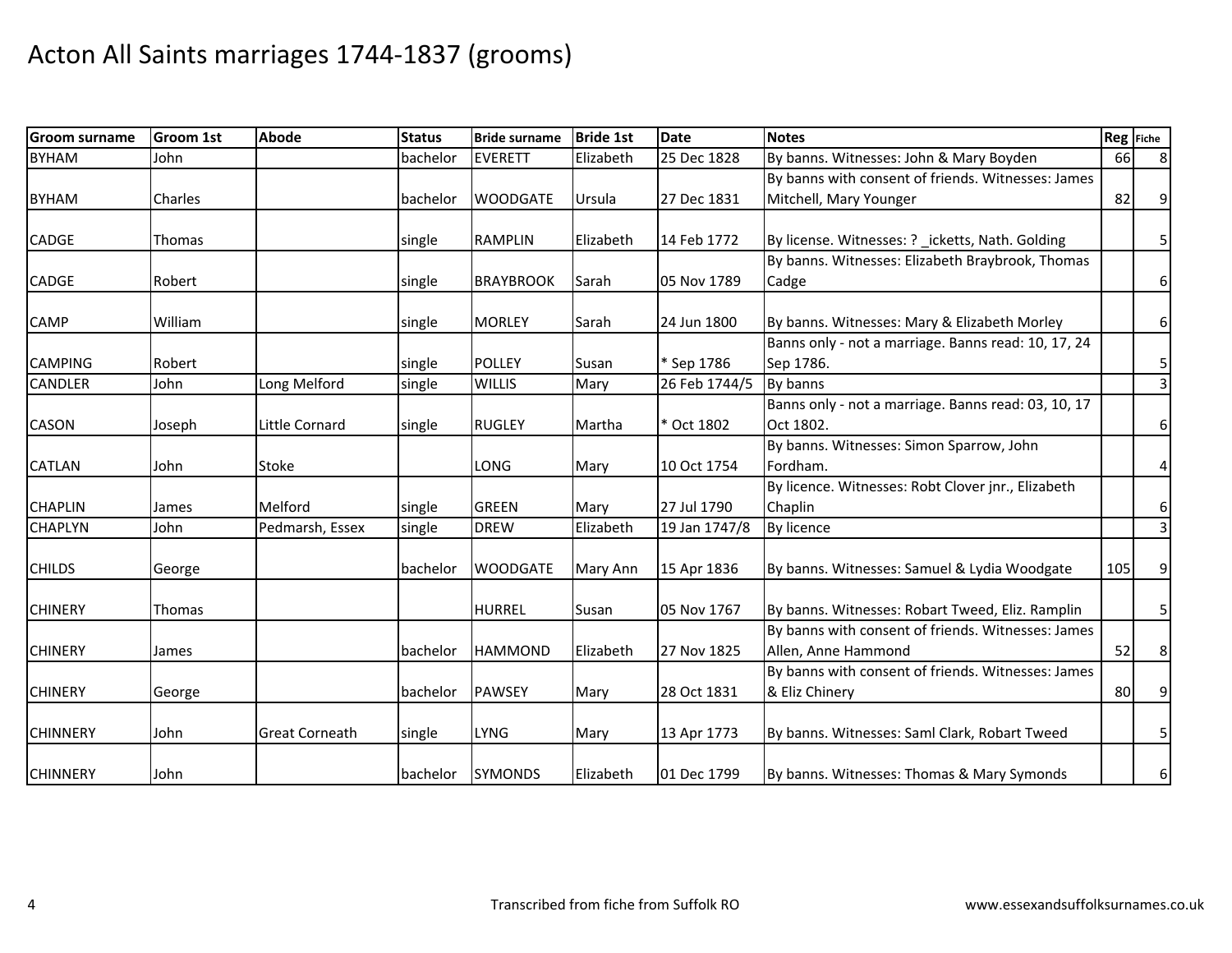| <b>Groom surname</b> | <b>Groom 1st</b> | <b>Abode</b>                                                    | <b>Status</b> | <b>Bride surname</b> | <b>Bride 1st</b> | <b>Date</b> | <b>Notes</b>                                        |    | Reg Fiche |
|----------------------|------------------|-----------------------------------------------------------------|---------------|----------------------|------------------|-------------|-----------------------------------------------------|----|-----------|
|                      |                  |                                                                 |               |                      |                  |             |                                                     |    |           |
| <b>CHRISELL</b>      | Henry            | Long Melford                                                    | widower       | <b>DEATH</b>         | Sarah            | 30 Sep 1762 | By banns. Witnesses: John Fordham, John Betson      |    | 5         |
|                      |                  |                                                                 |               |                      |                  |             | Banns only - not a marriage. Banns were read on     |    |           |
| <b>CLARK</b>         | Thomas           |                                                                 |               | <b>SHILLEY</b>       | Elizabeth        | $* * 1757$  | 16, 23 & 30 Oct 1757.                               |    | 5         |
|                      |                  |                                                                 |               |                      |                  |             | By banns. Witnesses: Susanna Reeve, George          |    |           |
| <b>CLARK</b>         | John             |                                                                 | widower       | <b>REEVE</b>         | Anne             | 28 Oct 1767 | <b>Bowes</b>                                        |    | 5         |
| <b>CLARK</b>         | Wm               |                                                                 | single        | <b>EADY</b>          | Mary             | 15 Jan 1787 | By banns. Witnesses: Thomas Manning, Ann Eady       |    | 5         |
|                      |                  |                                                                 |               |                      |                  |             | By banns. Witnesses: Ambrose Strutt, Elizabeth      |    |           |
| <b>CLARK</b>         | Samuel           |                                                                 | single        | <b>BRYANT</b>        | Sarah            | 06 Nov 1787 | Alborn                                              |    | 5         |
|                      |                  |                                                                 |               |                      |                  |             | By banns with consent of friends. Witnesses:        |    |           |
| CO[OC]K              | William          | <b>Great Waldingfield</b>                                       | bachelor      | <b>UPSON</b>         | Hannah           | 25 Dec 1827 | George Duking, Mary Upson                           | 62 | 8         |
|                      |                  | Of the Hamlet of<br>Needham Market in<br>the Parish of Barking, |               |                      |                  |             |                                                     |    |           |
| <b>COATES</b>        | William          | Suffolk                                                         | single        | <b>HIBBLE</b>        | Mary             | 06 Sep 1798 | By licence. Witnesses: James & Elizabeth Hibble     |    | 6         |
| COE                  | Ambrose          |                                                                 | single        | <b>COOPER</b>        | Mary             | 02 Jan 1776 | By licence. Witnesses: Jno Brewster, John Munford   |    | 5         |
|                      |                  |                                                                 |               |                      |                  |             |                                                     |    |           |
| <b>COE</b>           | George           | Alpheton                                                        | single        | <b>BREWSTER</b>      | Sarah            | 05 Dec 1797 | By licence. Witnesses: Hannah Mills, Elizth Pearson |    | 6         |
| COE                  | John             | Chevington                                                      | single        | <b>MILLS</b>         | Hannah           | 17 Apr 1798 | By licence. Witnesses: Mary Coe, Jane Shipp         |    | 6         |
|                      |                  |                                                                 |               |                      |                  |             | By licence. The groom is James Coe jnr. Witnesses:  |    |           |
| COE                  | James            |                                                                 | bachelor      | <b>MILLS</b>         | Elizabeth        | 16 Aug 1808 | E. Wandley, Thos Harrington, Wm Mills               | 24 | 8         |
| COE                  | George<br>John   | Melford, Suffolk                                                |               | <b>TIFFEN</b>        | Anna<br>Ellis?   | 18 Jul 1821 | By licence. Witnesses: Elizabeth & John Tiffen      | 27 |           |
|                      |                  |                                                                 | bachelor      |                      |                  |             | By banns with consent of friends. Witnesses: James  |    | 8         |
| <b>COKER</b>         | Thomas           |                                                                 |               | <b>BROWN</b>         | Milly            | 19 Feb 1833 | & Mary Pryke                                        | 86 | 9         |
|                      | William          |                                                                 | bachelor      |                      |                  |             |                                                     |    |           |
| <b>COOK</b>          | Henry            | Groton                                                          | bachelor      | <b>BRAND</b>         | Esther           | 27 Apr 1819 | By licence. Witnesses: Thomas Brand, Harriot Watts  | 16 | 8         |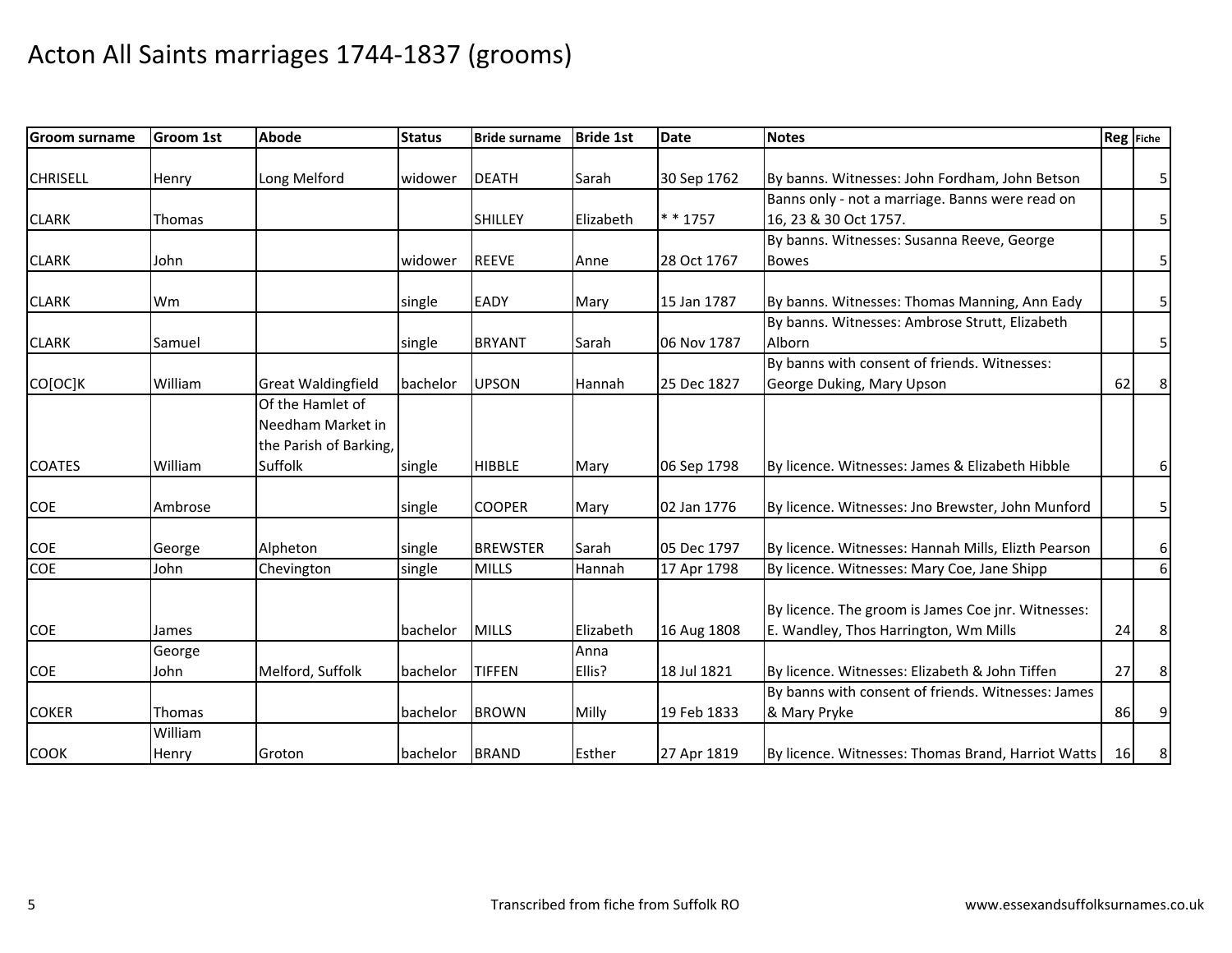| Groom surname  | <b>Groom 1st</b> | <b>Abode</b>              | <b>Status</b> | <b>Bride surname</b> | <b>Bride 1st</b> | <b>Date</b> | <b>Notes</b>                                       | Reg Fiche |                         |
|----------------|------------------|---------------------------|---------------|----------------------|------------------|-------------|----------------------------------------------------|-----------|-------------------------|
|                |                  |                           |               |                      |                  |             |                                                    |           |                         |
|                |                  | Castle Heddingham,        |               |                      |                  |             |                                                    |           |                         |
| <b>COPPER</b>  | George           | Essex                     | single        | <b>SAMFORD</b>       | Susan            | 12 Apr 1801 | By banns. Witnesses: John & Ann Ranson             |           | $6 \mid$                |
|                |                  |                           |               |                      |                  |             |                                                    |           |                         |
| <b>CORDER</b>  | John             | Melford                   | widower       | <b>BLACKADER</b>     | Elizabeth        | 04 Feb 1808 | By licence. Witnesses: James Coe, Eliza. Tiffen    | 20        | 8                       |
| <b>CORDER</b>  | <b>Thomas</b>    | Long Melford              | bachelor      | <b>TODD</b>          | Elizabeth        | 22 Nov 1808 | By licence. Witnesses: Mary Spring, John Tiffen    | 25        | 8                       |
|                |                  |                           |               |                      |                  |             | Banns only - not a marriage. Banns were read on 26 |           |                         |
| <b>CURTIS</b>  | Philip           |                           |               | <b>LONG</b>          | <b>Bridget</b>   | $* * 1761$  | Apr, 03 & 10 May 1761.                             |           | 5                       |
| <b>CURTIS</b>  | Philip           |                           | single        | <b>REEVE</b>         | Sarah            | 29 Jul 1792 | By banns. Witnesses: Bridget & Mary Curtis         |           | 6 <sup>1</sup>          |
|                |                  |                           |               |                      |                  |             | By banns with consent of friends. Witnesses: John  |           |                         |
| <b>CURTIS</b>  | Samuel           |                           | bachelor      | <b>POTTER</b>        | Elizabeth        | 25 Sep 1829 | Ward, Eliza Pettit                                 | 69        | 9                       |
|                |                  |                           |               |                      |                  |             | By banns with consent of friends. Witnesses:       |           |                         |
| <b>CURTIS</b>  | <b>Thomas</b>    |                           | bachelor      | <b>SCARFE</b>        | Sarah            | 11 Sep 1832 | <b>Edward &amp; Jane Curtis</b>                    | 84        | 9                       |
|                |                  |                           |               |                      |                  |             | By banns. Witnesses: John Fordham, William         |           |                         |
| <b>DAWLING</b> | Robert           | <b>Great Waldingfield</b> |               | <b>WOODROFFE</b>     | Sarah            | 19 Sep 1756 | Woodroffe                                          |           | 5 <sub>l</sub>          |
|                |                  |                           |               |                      |                  |             | By banns. Witnesses: Thos. Dawling, Elizabeth      |           |                         |
| <b>DAWLING</b> | Samuel           |                           | single        | <b>COKER</b>         | Sarah            | 10 Aug 1794 | Coker                                              |           | $6 \mid$                |
|                |                  |                           |               |                      |                  |             |                                                    |           |                         |
| <b>DAY</b>     | Thos             |                           | single        | <b>GARMAN</b>        | Ann              | 05 Nov 1775 | By banns. Witnesses: Wm Pearman, Elizth Garman     |           | $\mathsf{5}$            |
| <b>DAY</b>     | George           |                           | single        | <b>FINCH</b>         | Sarah            | 29 Jul 1781 | By banns. Witnesses: John Day, John Reeve          |           | $\overline{\mathbf{5}}$ |
|                |                  |                           |               |                      |                  |             | Banns only - not a marriage. Banns read 13, 20, 27 |           |                         |
| <b>DAY</b>     | <b>Thomas</b>    | <b>Great Waldingfield</b> | bachelor      | <b>BOWERS</b>        | Martha           | * * 1829    | Sep 1829                                           |           | 13                      |
|                | Turner           |                           |               |                      |                  |             | Banns only - not a marriage. Banns read 11, 18, 25 |           |                         |
| <b>DEACON</b>  | George           |                           | bachelor      | [R_]OGERS            | Mary             | * * 1835    | Oct 1835.                                          |           | 13                      |
| <b>DEATH</b>   | John             |                           | widower       | CL[AU]RK             | Ann              | 06 Nov 1749 | By banns                                           |           | $\overline{\mathbf{3}}$ |
|                |                  |                           |               |                      |                  |             | By banns. Witnesses: Wm Theobald, Nathaniel        |           |                         |
| <b>DIGONS</b>  | Atthey           |                           | single        | <b>WRIGHT</b>        | Mary             | 22 Nov 1785 | Golding                                            |           | 5 <sub>l</sub>          |
|                |                  |                           |               |                      |                  |             | By banns with consent of friends. Witnesses:       |           |                         |
| <b>DISNEY</b>  | Edward           | Chellesworth              | bachelor      | <b>FOSTER</b>        | Susan            | 30 Jun 1822 | George Foster, Isabella Ward                       | 32        | 8 <sup>1</sup>          |
|                |                  |                           |               |                      |                  |             | Banns only - not a marriage. Banns read 06, 13, 20 |           |                         |
| <b>DOWE</b>    | Edward           |                           | single        | <b>BOYDEN</b>        | Hannah           | * Sep 1772  | Sep 1772.                                          |           | $\overline{5}$          |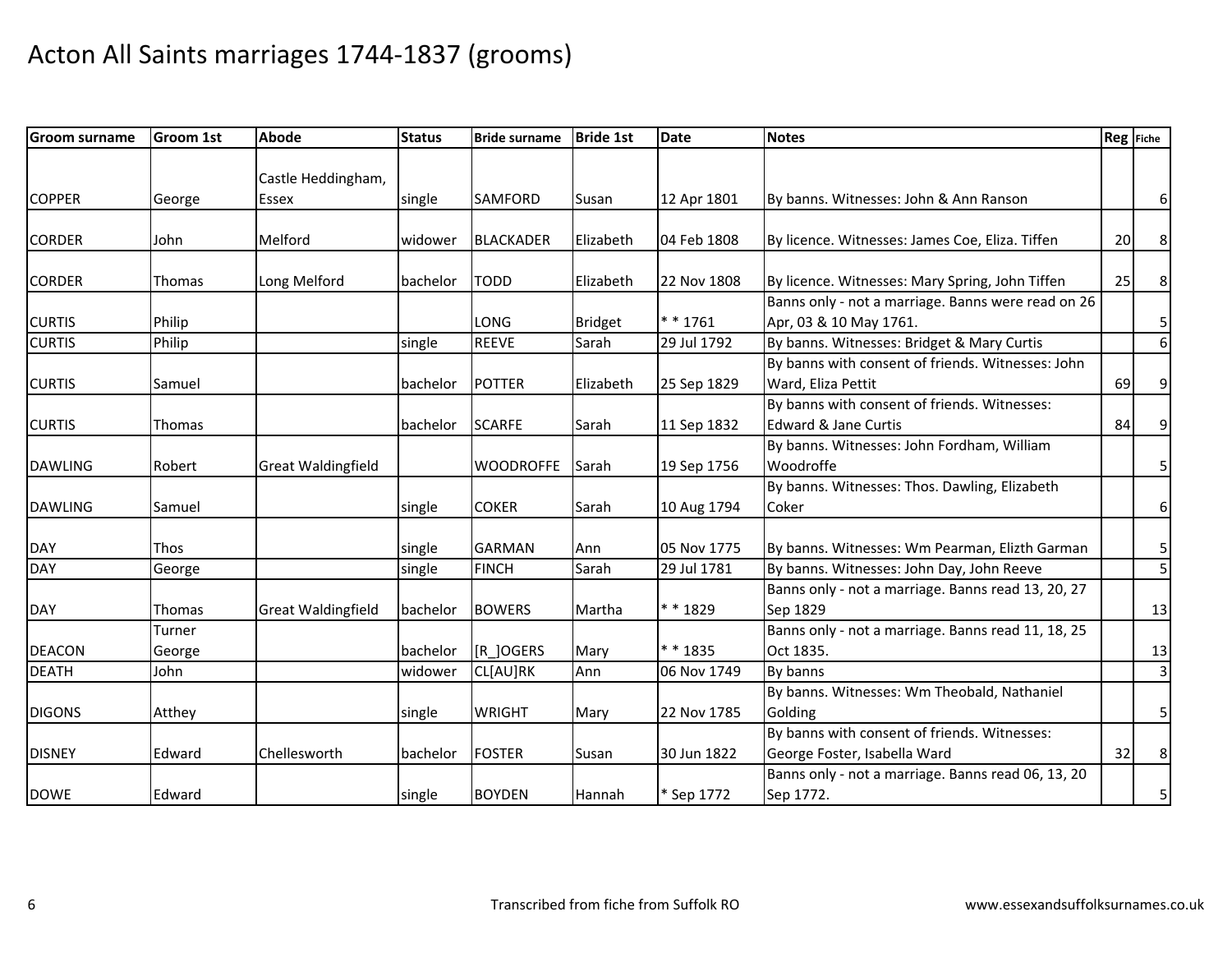| <b>Groom surname</b> | <b>Groom 1st</b> | <b>Abode</b>              | <b>Status</b> | <b>Bride surname</b> | <b>Bride 1st</b> | <b>Date</b> | <b>Notes</b>                                      | Reg Fiche   |                         |
|----------------------|------------------|---------------------------|---------------|----------------------|------------------|-------------|---------------------------------------------------|-------------|-------------------------|
| <b>EADIE</b>         | Charles          |                           |               | <b>DORR</b>          | Mary             | 27 Oct 1761 | By banns. Witnesses: John Fordham, John Patridge  |             | 5 <sub>l</sub>          |
|                      |                  |                           |               |                      |                  |             |                                                   |             |                         |
| <b>EALMS</b>         | John             |                           | bachelor      | <b>RASH</b>          | Mary             | 06 Nov 1810 | By banns. Witnesses: Joseph Rash, Elizabeth Ealms | 30          | 8                       |
|                      |                  |                           |               |                      |                  |             |                                                   |             |                         |
|                      |                  | Castle Heddingham,        |               |                      |                  |             | By banns. Witnesses: Hannah Sparrow, James        |             |                         |
| <b>EARY</b>          | John             | <b>Essex</b>              | single        | <b>SPARROW</b>       | Mary             | 09 Nov 1801 | Upson                                             |             | $6 \mid$                |
|                      |                  |                           |               |                      |                  |             | By banns with consent of friends. Witnesses: John |             |                         |
| <b>EAST</b>          | William          |                           | bachelor      | <b>NAVE</b>          | Susan            | 10 Mar 1826 | Pleasants, Eliza Bowers                           | 54          | $\boldsymbol{8}$        |
| <b>ELLISTON</b>      | Thomas           |                           | single        | <b>RASH</b>          | Elizth           | 20 Jul 1784 | By banns. Witnesses: Robt Molton, John How        |             | $\overline{\mathbf{5}}$ |
|                      |                  |                           |               |                      |                  |             |                                                   |             |                         |
| <b>ELMS</b>          | John             |                           | widower       | <b>CARR</b>          | Mary Ann         | 06 May 1824 | By banns. Witnesses: Thomas Lee, Mary Elsden      | 42          | $\bf 8$                 |
|                      |                  |                           |               |                      |                  |             | By banns. Witnesses: Charles Stearnes, Mary       |             |                         |
| <b>EVERITT</b>       | William          |                           | single        | <b>COKER</b>         | Elizabeth        | 16 Apr 1800 | Woodgate                                          |             | $6 \mid$                |
| <b>FENNER</b>        | Thomas           | Little Waldingfield       | bachelor      | <b>HURRELL</b>       | Mary             | 05 Nov 1813 | By licence. Witnesses: John Albon, John Ward      | $\mathbf 1$ | 8                       |
|                      |                  |                           |               |                      |                  |             |                                                   |             |                         |
| <b>FINCH</b>         | William          |                           | single        | <b>STAPLETON</b>     | Elizabeth        | 06 Nov 1777 | By banns. Witnesses: Thomas & Mary Stapleton      |             | 5 <sub>l</sub>          |
| <b>FINCH</b>         | Samuel           |                           |               | <b>HILLS</b>         | Martha           |             | By banns. Witnesses: Thomas Hall, Charles Pearson | 31          | 8 <sup>1</sup>          |
|                      |                  |                           | single        |                      |                  | 16 May 1811 | By banns with consent of friends. Witnesses:      |             |                         |
|                      |                  |                           |               |                      |                  |             |                                                   |             |                         |
| <b>FINCH</b>         | Samuel           |                           | bachelor      | <b>GOYMER</b>        | Mary Anne        | 27 Mar 1834 | Samuel Finch senr., Mary Finch                    | 90          | 9                       |
|                      |                  |                           |               |                      |                  |             | By banns. Witnesses: John Fordham, John Flack     |             |                         |
| <b>FLACK</b>         | John             |                           |               | <b>DORR</b>          | Elizabeth        | 28 Oct 1760 | senior.                                           |             | 5 <sub>l</sub>          |
| <b>FORSKEW</b>       | Isaac            | <b>Great Waldingfield</b> | widower       | <b>FLACK</b>         | Elizabeth        | 15 Jul 1792 | By banns. Witnesses: James March, John Ward       |             | 6                       |
| <b>FOSTER</b>        | George           |                           | bachelor      | <b>RATCLIFFE</b>     | Elizabeth        | 09 Jul 1814 | By banns. Witnesses: Benjn. & John Ward           | 3           | $\infty$                |
|                      |                  |                           |               |                      |                  |             |                                                   |             |                         |
| <b>FREEMAN</b>       | Richard          |                           | single        | LAKE                 | Elisabeth        | 17 Nov 1774 | By banns. Witnesses: George Bows, John Mumford    |             | 5                       |
|                      |                  |                           |               |                      |                  |             | By licence. Witnesses: Ambrose Meeking, Nathaniel |             |                         |
| <b>FREEMAN</b>       | James            |                           | single        | <b>SMITH</b>         | Sarah            | 07 Aug 1787 | Golding                                           |             | 5 <sub>l</sub>          |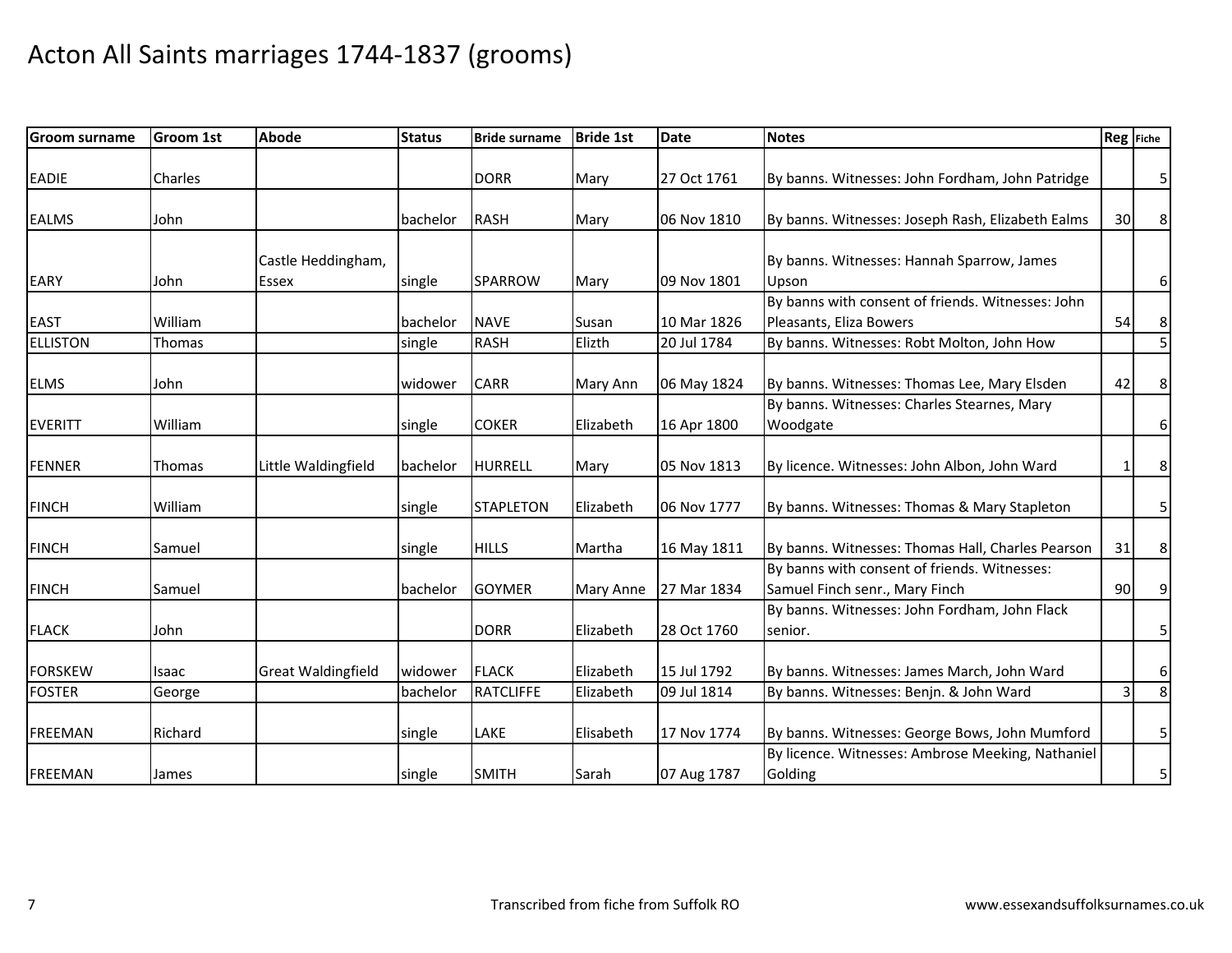| <b>Groom surname</b> | <b>Groom 1st</b> | <b>Abode</b>              | <b>Status</b> | <b>Bride surname</b> | <b>Bride 1st</b> | <b>Date</b>   | <b>Notes</b>                                        |    | Reg Fiche               |
|----------------------|------------------|---------------------------|---------------|----------------------|------------------|---------------|-----------------------------------------------------|----|-------------------------|
|                      |                  |                           |               |                      |                  |               |                                                     |    |                         |
| <b>FRENCH</b>        | Mayhew           | St Peter's, Sudbury       |               | <b>CLARK</b>         | Jane             | 01 Oct 1766   | By banns. Witnesses: Thos Bigsby, James French      |    | $\overline{\mathbf{5}}$ |
| <b>FROST</b>         | John             |                           | bachelor      | <b>NAVE</b>          | Hannah           | 10 Mar 1817   | By banns. Witnesses: Robt Brown, John Ward          | 12 | $\infty$                |
| <b>FULLER</b>        | Andrew           | Stisted, Essex            | single        | <b>BASS</b>          | Susanna          | 03 Mar 1746/7 | By licence                                          |    | $\overline{3}$          |
| <b>GAME</b>          | Willm            |                           | single        | <b>BOREHAM</b>       | Ann              | 27 Nov 1798   | By banns. Witnesses: George Bowes, John Ward        |    | 6                       |
| <b>GARRED</b>        | Saml             | Little Waldingfield       | single        | <b>TEBBELL</b>       | Susan            | 11 Jun 1775   | By banns. Witnesses: Wm Tebbell, Robert Tweed       |    | 5 <sub>l</sub>          |
|                      |                  |                           |               |                      |                  |               | By banns with consent of friends. Witnesses: James  |    |                         |
| <b>GARROD</b>        | William          |                           | bachelor      | <b>CAMP</b>          | Maria            | 10 Mar 1829   | Ford, Elizabeth Albon                               | 67 | 9                       |
| <b>GARWOOD</b>       | Robert           | Stansted                  |               | <b>BEAN</b>          | Rebecca          | 26 Sep 1748   | By banns                                            |    | $\overline{3}$          |
|                      |                  |                           |               |                      |                  |               | By licence with consent of parents. Witnesses:      |    |                         |
| <b>GIBLING</b>       | George           | Little Waldingfield       | single        | <b>BOWES</b>         | Mary             | 22 Apr 1781   | George Bows jnr., Susan Gibling                     |    | 5                       |
|                      |                  |                           |               |                      |                  |               | By licence. Witnesses: Joseph Plump, Nathaniel      |    |                         |
| <b>GIBLING</b>       | John             |                           | single        | <b>ALBON</b>         | Sarah            | 15 May 1785   | Golding                                             |    | 5                       |
| <b>GLADDEN</b>       | Robert           |                           | single        | <b>BARRELL</b>       | Mary             | 09 Nov 1794   | By banns. Witnesses: John & Elizth Meggs            |    | $\sigma$                |
| <b>GOLDING</b>       | Bartholomew      |                           | single        | <b>BRAILEY</b>       | Elizabeth        | 05 Jan 1752   |                                                     |    | $\mathbf{3}$            |
|                      |                  |                           |               |                      |                  |               | Banns only - not a marriage. Banns read 04, 11, 18  |    |                         |
| <b>GOLDING</b>       | George           |                           | single        | <b>MACROW</b>        | Elizabeth        | * Oct 1772    | Oct 1772.                                           |    | 5                       |
| <b>GOLDING</b>       | Abraham          |                           | widower       | <b>BOWES</b>         | Ann              | 25 Apr 1793   | By banns. Witnesses: James Todd, Mary Brewster      |    | 6                       |
|                      |                  |                           |               |                      |                  |               | By banns with consent of friends. Witnesses: Anne   |    |                         |
| <b>GOLSON</b>        | Edward           |                           | bachelor      | <b>WILLIS</b>        | Rachel           | 07 Nov 1815   | Moye, Ambrose Brewster                              | 8  | 8                       |
|                      |                  |                           |               |                      |                  |               | By banns with consent of friends. Witnesses: Geo &  |    |                         |
| <b>GOODAY</b>        | Charles          | <b>Great Waldingfield</b> | bachelor      | <b>AMBROSE</b>       | Mary             | 24 Nov 1829   | Sarah Ambrose                                       | 71 | $\overline{9}$          |
| <b>GREEN</b>         | Robert           |                           | single        | <b>FORDHAM</b>       | Eleanor          | 12 Jan 1747/8 | By banns                                            |    | $\overline{3}$          |
|                      |                  |                           |               |                      |                  |               | By licence & with consent of her mother, Susan      |    |                         |
|                      |                  |                           |               |                      |                  |               | Polley, widow. Bride is a minor. Witnesses:         |    |                         |
| <b>GREEN</b>         | John             |                           | single        | <b>POLLEY</b>        | Susan            | 03 Oct 1788   | Ambrose & Mary Coe                                  |    | $6 \mid$                |
|                      |                  |                           |               |                      |                  |               | Banns only - not a marriage. Banns read 21, 28 Mar, |    |                         |
| <b>GREEN</b>         | George           |                           | bachelor      | <b>KEMP</b>          | Eliza            | * * 1824      | 04 Apr 1824.                                        |    | 13                      |
| <b>GROOM</b>         | William          | St James', Bury           | bachelor      | <b>WARD</b>          | Hannah           | 27 Oct 1834   | witnesses: Joseph *ott, Isabella Ward               | 96 | $\overline{9}$          |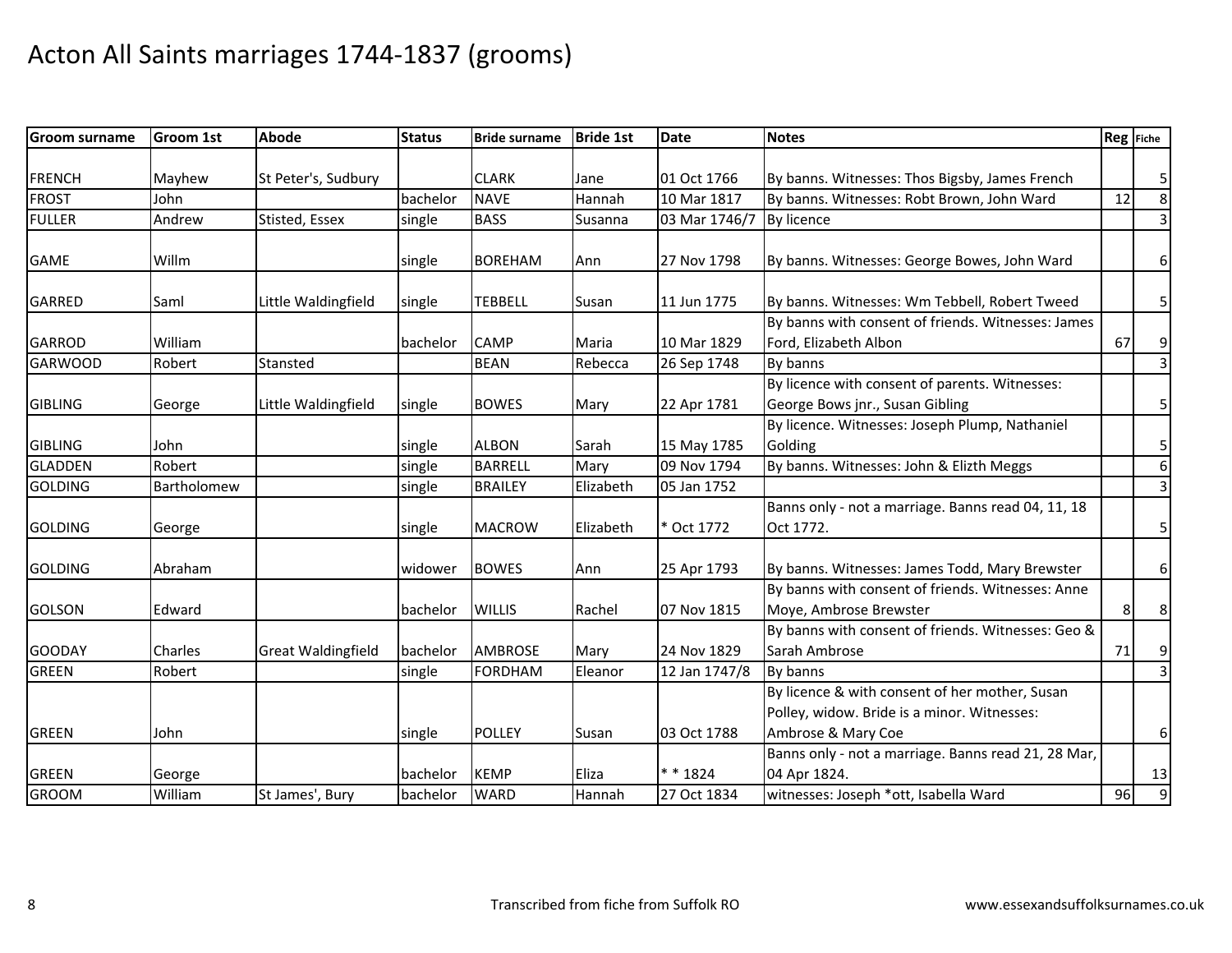| <b>Groom surname</b> | <b>Groom 1st</b> | <b>Abode</b>     | <b>Status</b> | <b>Bride surname</b> | <b>Bride 1st</b> | <b>Date</b> | <b>Notes</b>                                        | Reg Fiche |                         |
|----------------------|------------------|------------------|---------------|----------------------|------------------|-------------|-----------------------------------------------------|-----------|-------------------------|
|                      |                  |                  |               |                      |                  |             |                                                     |           |                         |
| <b>HALE</b>          | <b>Benjamin</b>  |                  | bachelor      | <b>FOSTER</b>        | Mary             | 27 Jun 1811 | By banns. Witnesses: John Foster, Sarah Tibble      | 32        | 8 <sup>1</sup>          |
|                      |                  |                  |               |                      |                  |             | By banns with consent of friends. Witnesses: Henry  |           |                         |
| <b>HALE</b>          | John             |                  | bachelor      | <b>MUSSETT</b>       | Elizabeth        | 28 Jul 1833 | & Anne Mussett                                      | 88        | 9                       |
| <b>HALLS</b>         | Thomas           |                  | single        | <b>HEARD</b>         | Susan            | 10 Feb 1789 | By banns. Witnesses: Wm Nelson, Elizabeth Heard     |           | 6                       |
|                      | Robert           |                  |               |                      |                  |             | By licence. Witnesses: John Underwood, Ann          |           |                         |
| <b>HATTON</b>        | Hayward          |                  | bachelor      | <b>GREEN</b>         | Mary             | 05 Nov 1826 | <b>Brewster</b>                                     | 58        | 8 <sup>1</sup>          |
|                      |                  |                  |               |                      |                  |             | By license. Witnesses: Matthew Constable, Edward    |           |                         |
| <b>HAYWARD</b>       | John             | Melford          | single        | <b>CHINERY</b>       | Sarah            | 24 Jun 1766 | Chinery                                             |           | 5 <sub>l</sub>          |
|                      |                  |                  |               |                      |                  |             | By licence with consent of friends. Witnesses: Geo. |           |                         |
| <b>HAYWARD</b>       | Robert           | Hartest, Suffolk | bachelor      | <b>COE</b>           | Elizabeth        | 02 Dec 1828 | Jno Coe, Sarah Coe                                  | 64        | 8 <sup>1</sup>          |
|                      |                  |                  |               |                      |                  |             | By banns. Witnesses: Elizabeth Clark, Nathaniel     |           |                         |
| <b>HILLS</b>         | John             |                  | single        | <b>RUST</b>          | Martha           | 17 Jun 1788 | Golding                                             |           | 5                       |
|                      |                  |                  |               |                      |                  |             | By banns with consent of friends. Witnesses:        |           |                         |
| <b>HILLS</b>         | John             |                  | bachelor      | <b>HURRELL</b>       | Sarah            | 24 Mar 1818 | Thomas Coe, John Ward                               | 13        | 8 <sup>1</sup>          |
|                      |                  |                  |               |                      |                  |             | By banns with consent of friends. Witnesses:        |           |                         |
| <b>HILLS</b>         | James            |                  | bachelor      | <b>COPSEY</b>        | Sarah            | 19 Oct 1830 | George & Charlotte Woodgate                         | 75        | 9                       |
|                      |                  |                  |               |                      |                  |             | By banns with consent of friends. Witnesses: Susan  |           |                         |
| <b>HURLOCK</b>       | Charles          |                  | bachelor      | <b>NAVE</b>          | Hannah           | 11 Feb 1823 | Neave, James Nave                                   | 36        | 8 <sup>°</sup>          |
|                      |                  |                  |               |                      |                  |             | Banns only - not a marriage. Banns were read on 25  |           |                         |
| <b>HURREL</b>        | John             |                  |               | <b>CROUTCH</b>       | Frances          | * * 1757    | Sep, 02 & 09 Oct 1757.                              |           | 5                       |
|                      |                  |                  |               |                      |                  |             | Banns only - not a marriage. Banns were read on 28  |           |                         |
| <b>HURREL</b>        | James            |                  |               | <b>WILDEN</b>        | Mary             | $* * 1761$  | Dec 1760, 4 & 11 Jan 1761.                          |           | $\overline{\mathbf{5}}$ |
| <b>HURRELL</b>       | William          |                  |               | <b>MACRO</b>         | Margaret         | 21 Dec 1755 | By banns. Witnesses: John Hurrell, John Fordham     |           | 5                       |
| <b>HURRELL</b>       | Peter            |                  | single        | <b>LONG</b>          | Sarah            | 29 Aug 1784 | By banns. Witnesses: Ambrose & Mary Reeve           |           | $\overline{5}$          |
|                      |                  |                  |               |                      |                  |             |                                                     |           |                         |
| <b>HURROLD</b>       | John             |                  | single        | PA[UR]SEY            | Mary             | 08 Oct 1776 | By banns. Witnesses: Saml. Walle jnr, Thos Parsey   |           | 5 <sub>l</sub>          |
|                      |                  |                  |               |                      |                  |             | Banns only - not a marriage. Banns read: 31 May,    |           |                         |
| <b>HURRY</b>         | <b>Thomas</b>    |                  | single        | <b>SPARKS</b>        | Alice            | ** 1801     | 07, 14 June 1801.                                   |           | $6 \mid$                |
| <b>JARMIN</b>        | James            |                  | single        | <b>GARWOOD</b>       | Jemima           | 18 Oct 1747 | By banns                                            |           | $\overline{3}$          |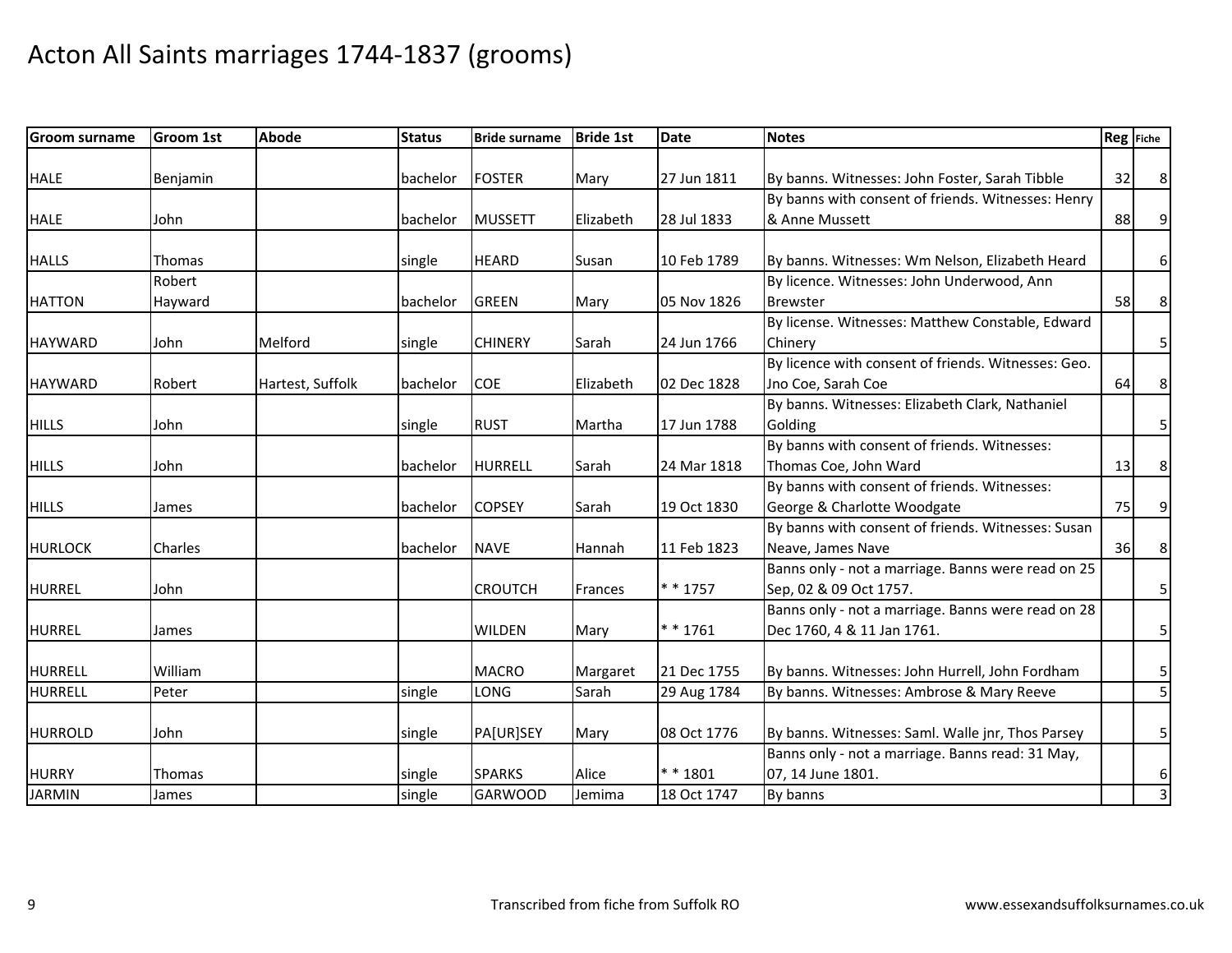| <b>Groom surname</b> | <b>Groom 1st</b>  | <b>Abode</b>                  | <b>Status</b> | <b>Bride surname</b>          | <b>Bride 1st</b> | <b>Date</b>                | <b>Notes</b>                                                                   |    | Reg Fiche                        |
|----------------------|-------------------|-------------------------------|---------------|-------------------------------|------------------|----------------------------|--------------------------------------------------------------------------------|----|----------------------------------|
| <b>JARVIS</b>        | William           |                               | bachelor      | <b>COKER</b>                  | Martha           | 20 Mar 1808                | By banns. Witnesses: Thomas Coker, John Ward                                   | 21 | $\bf 8$                          |
| <b>JARVIS</b>        | Josiah            | <b>Great Waldingfield</b>     | bachelor      | <b>CHINERY</b>                | Elizabeth        | 27 Jan 1820                | By banns with consent of friends. Witnesses: John &<br>Elizabeth Wishing?      | 19 | 8 <sup>°</sup>                   |
| <b>KEDINGTON</b>     | William           |                               | single        | <b>KEDINGTON</b>              | Judith           | 06 Jun 1765                | By licence. Witnesses: Hen. Kedington, John<br>Fordham                         |    | 5                                |
| <b>KING</b>          | John              | Long Melford                  | bachelor      | <b>CAMP</b>                   | Mary             | 15 Nov 1825                | By banns with consent of friends. Witnesses: Robert<br>Clark, Sarah King       | 51 | $\bf 8$                          |
| <b>LEAKS</b>         | Abraham           |                               | bachelor      | <b>WOODGATE</b>               | Mary             | 26 Apr 1804                | By banns. Witnesses: William & Elizh. Woodgate                                 | 5  | $\bf 8$                          |
| LEE                  | Robert            | Long Melford                  | bachelor      | <b>COE</b>                    | Sarah            | 01 Nov 1831                | By licence with consent of friends. Witnesses: John<br>Lee Clover, Susan Skeet | 81 | 9                                |
| <b>LEEKS</b>         | Thomas            | St Gregory, Sudbury           | single        | <b>DAY</b>                    | Elizabeth        | 25 Dec 1778                | No second witness. Witness 1: Thos Day                                         |    | 5                                |
| <b>LEEKS</b>         | George            |                               | single        | <b>COOPER</b>                 | Elizabeth        | 03 Oct 1786                | By licence. Witnesses: Mary Coe, John Westrop                                  |    | $\mathsf{5}$                     |
| <b>LEEKS</b>         | John              |                               | bachelor      | <b>POTTER</b>                 | Mary             | 15 Sep 1834                | By banns with consent of friends. Witnesses:<br>Charles & Susan Woodgate       | 93 | 9                                |
| LONG<br><b>LONG</b>  | Valentine<br>John |                               | single        | <b>DEATH</b><br><b>HARTLY</b> | Sarah<br>Hannah  | 02 Jul 1749<br>26 Feb 1754 | By banns                                                                       |    | $\overline{3}$<br>$\overline{3}$ |
| LOVE                 | William           | Weathersfield, Essex bachelor |               | <b>BEAN</b>                   | Elizabeth        | 10 Nov 1819                | By licence. Witnesses: Geo. Bean, John Ward                                    | 18 | 8 <sub>o</sub>                   |
| <b>LUGAR</b>         | John              |                               |               | <b>BACON</b>                  | Susanna          | 17 Jul 1756                | By license. Witnesses: John Lugar, John Fordham                                |    | 5 <sub>l</sub>                   |
| <b>LUGAR</b>         | John              |                               | widower       | <b>NICE</b>                   | Elizabeth        | 15 Oct 1767                | By license. Witnesses: Joseph Hale, Joseph Hale jnr.                           |    | 5 <sub>l</sub>                   |
| <b>MANNING</b>       | Joseph            | Walton, Essex                 |               | <b>EDY</b>                    | Mary             | 26 Sep 1755                | By license. Witnesses: Tho. Bassett, John Munford.                             |    | $\overline{4}$                   |
| <b>MAYES</b>         | Joseph            | Little Cornearth              | single        | <b>ELLIS</b>                  | Frances          | 20 Nov 1770                | By banns. Witnesses: Ben. Polley, Robert Tweed                                 |    | 5 <sub>l</sub>                   |
| <b>MAYHEW</b>        | William           | <b>Great Waldingfield</b>     | single        | <b>FINCH</b>                  | Susan            | 17 Oct 1770                | By banns. Witnesses: Robert Pegg, Robert Tweed                                 |    | $\overline{5}$                   |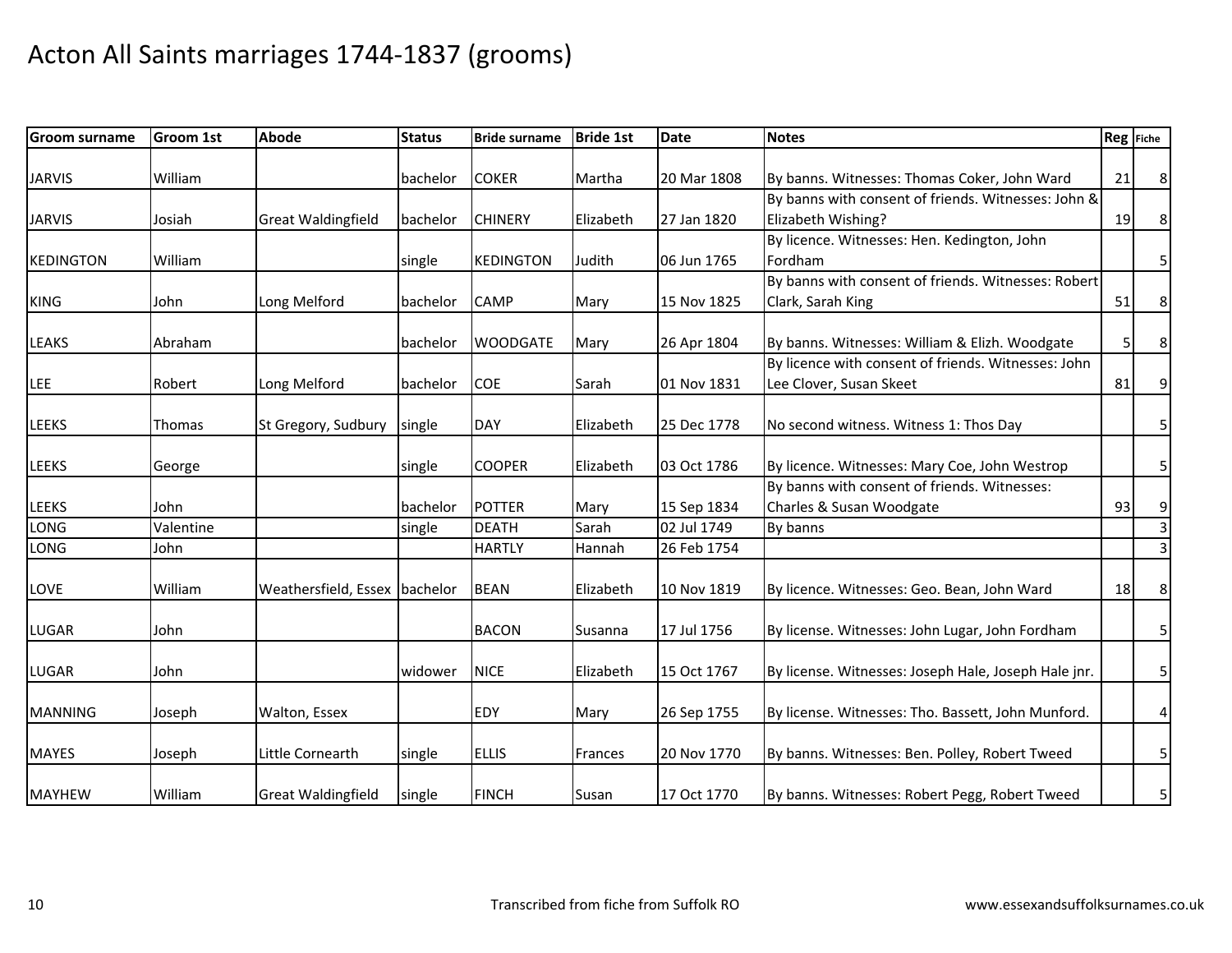| <b>Groom surname</b> | <b>Groom 1st</b> | <b>Abode</b>              | <b>Status</b> | <b>Bride surname</b> | <b>Bride 1st</b> | <b>Date</b> | <b>Notes</b>                                       |    | Reg Fiche        |
|----------------------|------------------|---------------------------|---------------|----------------------|------------------|-------------|----------------------------------------------------|----|------------------|
|                      |                  |                           |               |                      |                  |             |                                                    |    |                  |
| <b>MAYHEW</b>        | Martin           | Edwardstone               | single        | <b>TEBEL</b>         | Mary             | 15 Jul 1781 | By banns. Witnesses: Edward [BD]idby, Mary Griggs  |    | $\mathbf{5}$     |
| <b>MEDCAP</b>        | John             | Long Melford              | widower       | <b>BREWER</b>        | Margaret         | 23 Nov 1780 | By banns. Witnesses: Philip Curtis, John Slipper?  |    | $\mathbf{5}$     |
|                      |                  |                           |               |                      |                  |             |                                                    |    |                  |
| <b>MILLMAN</b>       | Abraham          | <b>Great Waldingfield</b> | single        | <b>DAY</b>           | Mary             | 28 Nov 1778 | By licence. Witnesses: Wm Cley, R Tweed            |    | 5                |
| <b>MILLS</b>         | Thomas           |                           | single        | <b>DEATH</b>         | Elizabeth        | 10 Oct 1749 | By licence                                         |    | $\overline{3}$   |
| <b>MILLS</b>         | James            | Lavenham                  | bachelor      | <b>LONG</b>          | Sarah            | 01 Feb 1803 | By banns. Witnesses: Kezia & John Ward             |    | $\boldsymbol{6}$ |
| <b>MILLS</b>         | James            | Lavenham                  | single        | COE                  | Susan            | 12 Aug 1806 | By licence. Witnesses: George Coe, E. Mills        | 11 | $\,8\,$          |
|                      |                  |                           |               |                      |                  |             | By banns. Witnesses: William, Mary & Elizabeth     |    |                  |
| <b>MILLS</b>         | <b>Thomas</b>    | Cockfield                 | widower       | <b>GREEN</b>         | Elizabeth        | 25 May 1807 | Meggs, E. Todd                                     | 14 | $\bf 8$          |
|                      |                  | St Mary, Bury St          |               |                      |                  |             |                                                    |    |                  |
| <b>MILLS</b>         | Samuel           | Edmunds                   | bachelor      | <b>CHAPLIN</b>       | Mary             | 28 Sep 1812 | By banns. Witnesses: Maria Mills, Wm Balwin        | 34 | 8                |
|                      |                  |                           |               |                      |                  |             |                                                    |    |                  |
| <b>MILLS</b>         | John             | Lavenham                  | bachelor      | <b>WARD</b>          | Susanna          | 29 Sep 1827 | By banns. Witnesses: Sarah Upson, John Ward        | 59 | 8                |
|                      |                  |                           |               |                      |                  |             |                                                    |    |                  |
|                      |                  |                           |               |                      |                  |             | Banns only - not a marriage. Groom's name is James |    |                  |
| <b>MILLS</b>         | James            |                           | bachelor      | PEARSON?             | Eliza            | ** 1831     | Mills jnr. Banns read 09, 16, 23 Jan 1831.         |    | 13               |
|                      |                  |                           |               |                      |                  |             |                                                    |    |                  |
| <b>MOLTON</b>        | Robert           | Long Melford              | single        | <b>RASH</b>          | Mary             | 08 Aug 1779 | By banns. Witnesses: Sarah Rash, John Molton       |    | 5                |
| <b>MOLTON</b>        | John             |                           | single        | <b>DEEKS</b>         | Mary             | 16 Jul 1786 | By banns. Witnesses: Thomas & Sarah Byham          |    | $\overline{5}$   |
|                      |                  |                           |               |                      |                  |             |                                                    |    |                  |
| <b>MOLTON</b>        | John             |                           | widower       | <b>ELLETT</b>        | Mary             | 21 May 1793 | By banns. Witnesses: Thoms. Byham, Sarah Byham     |    | 6                |
| <b>MORLEY</b>        | <b>Thomas</b>    |                           |               | <b>VICARS</b>        | Hannah           | 06 Jul 1768 | By banns. Witnesses: Robert Green, Robart Tweed    |    | $\overline{5}$   |
|                      |                  |                           |               |                      |                  |             |                                                    |    |                  |
| <b>MORLEY</b>        | Robert           |                           | widower       | <b>BREWSTER</b>      | Maria            | 31 Oct 1826 | By banns. Witnesses: Susan & Elizabeth Brewster    | 57 | $\bf 8$          |
|                      |                  |                           |               |                      |                  |             | By banns with consent of friends. Witnesses: Saml. |    |                  |
| <b>MOTHERSOLE</b>    | Simon            | Livermore Magna           | bachelor      | <b>BREWSTER</b>      | Martha           | 20 Oct 1824 | Brewster, John Ward                                | 44 | 8                |
| <b>MOWER</b>         | John             |                           | single        | <b>BOWELL</b>        | Elizabeth        | 05 Dec 1789 | By licence. Witnesses: John & Ann Mower            |    | $\sigma$         |
|                      |                  |                           |               |                      |                  |             | By license. Witnesses: Samuel Chapman, John        |    |                  |
| <b>MUMFORD</b>       | Robert           |                           | single        | CADGE                | Elisabeth        | 12 Apr 1774 | <b>Brewer</b>                                      |    | $\overline{5}$   |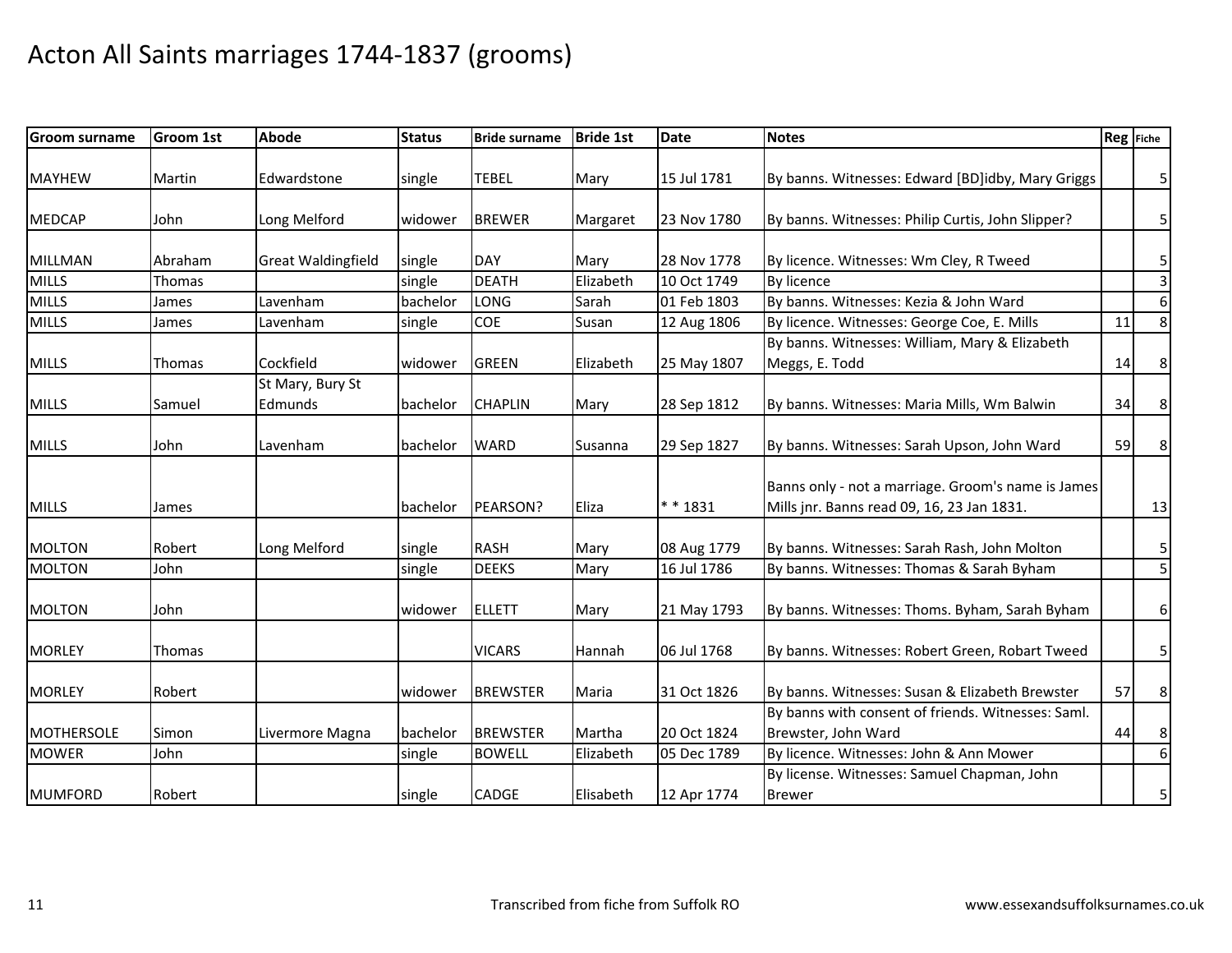| <b>Groom surname</b> | Groom 1st | <b>Abode</b>              | <b>Status</b> | <b>Bride surname</b> | <b>Bride 1st</b> | <b>Date</b> | <b>Notes</b>                                         |     | Reg Fiche      |
|----------------------|-----------|---------------------------|---------------|----------------------|------------------|-------------|------------------------------------------------------|-----|----------------|
|                      |           |                           |               |                      |                  |             |                                                      |     |                |
| <b>MUMFORD</b>       | Robt      | <b>Great Waldingfield</b> | widower       | <b>LUGAR</b>         | Elizabeth        | 02 Jan 1776 | By licence. Witnesses: Jno Brewster, Saml. Wale jnr. |     | 5 <sub>l</sub> |
| <b>MUMFORD</b>       | Robert    |                           | widower       | <b>WILLIS</b>        | Mary             | 19 Oct 1809 | By banns. Witnesses: William & Elizabeth Finch       | 28  | 8              |
|                      |           |                           |               |                      |                  |             |                                                      |     |                |
| <b>MURRELLS</b>      | Isaac     | All Saints, Sudbury       | single        | <b>SCOT</b>          | Hannah           | 09 Aug 1772 | By banns. Witnesses: Sarah Clark, Robart Tweed       |     | 5              |
| <b>NAVE</b>          | James     |                           | single        | <b>GRIGGS</b>        | Sarah            | 20 Nov 1787 | By banns. Witnesses: Mary Osborn, John Shave         |     | 5              |
|                      |           |                           |               |                      |                  |             | By banns with consent of friends. Witnesses: Joseph  |     |                |
| <b>NAVE</b>          | James     |                           | bachelor      | <b>PARMENTER</b>     | Mary             | 11 May 1821 | Rash, Hannah Nave                                    | 26  | 8              |
| <b>NELSON</b>        | John      |                           | single        | <b>LISTER</b>        | Sarah            | 22 Oct 1776 | By banns. Witnesses: Richard Polley, Willm Lester    |     | 5              |
|                      |           |                           |               |                      |                  |             | By banns with consent of friends. Witnesses: John    |     |                |
| <b>NEWLAND</b>       | John      |                           | bachelor      | <b>BIDDEN</b>        |                  | 08 Dec 1834 | Ward, Jane Gibbs                                     | 98  |                |
|                      |           |                           |               |                      | Frances          |             |                                                      |     | 9              |
| <b>NICE</b>          | Thomas    |                           | single        | <b>SMITH</b>         | Martha           | 23 Jan 1787 | By banns. Witnesses: John Coe, George Bowes          |     | 5              |
|                      | James     |                           |               |                      |                  |             | By banns with consent of friends. Witnesses:         |     |                |
| <b>NICE</b>          | Pearson   |                           | bachelor      | <b>DENNY</b>         | Emily            | 24 Jul 1835 | William Henry Pearson, Clarissa Todd                 | 101 | 9              |
| <b>NORFOLK</b>       | John      |                           |               | <b>CURTIS</b>        | Sarah            | 01 Jan 1763 | By banns. Witnesses: John Reve, John Long            |     | $\overline{5}$ |
|                      |           |                           |               |                      |                  |             |                                                      |     |                |
| <b>NORTON</b>        | James     |                           | single        | <b>JERMAN</b>        | Jemima           | 27 Dec 1779 | By banns. Witnesses: John Norden, Judith Norton      |     | 5              |
|                      |           |                           |               |                      |                  |             | By banns with consent of friends. Witnesses:         |     |                |
| <b>OFFORD</b>        | John      |                           | bachelor      | <b>BREWSTER</b>      | Mary             | 19 Oct 1821 | George Upson, John Ward                              | 28  | 8              |
|                      |           |                           |               |                      |                  |             | By banns. Witnesses: George Theobald, John           |     |                |
| ONG                  | George    |                           |               | <b>THEOBALD</b>      | Martha           | 24 Oct 1764 | Fordham                                              |     | $\mathbf{5}$   |
|                      |           |                           |               |                      |                  |             |                                                      |     |                |
| <b>OTLEY</b>         | John      |                           | single        | SNELL                | Susannah         | 22 Nov 1774 | By banns. Witnesses: Geo Bowes, Robart Tweed         |     | 5              |
|                      |           |                           |               |                      |                  |             | By licence with consent of friends. Witnesses: Sarah |     |                |
| <b>OTTLEY</b>        | Lawrence  | Brace Meole, Salop        | bachelor      | <b>BICKERSTETH</b>   | Elizabeth        | 08 Oct 1835 | Ottley, Edward Bickersteth                           | 102 | 9              |
| PAIN                 | John      | <b>Great Waldingfield</b> | single        | <b>CANT</b>          | Sarah            | 06 Feb 1774 | By banns. Witnesses: John Reason, Robart Tweed       |     | $\mathsf{5}$   |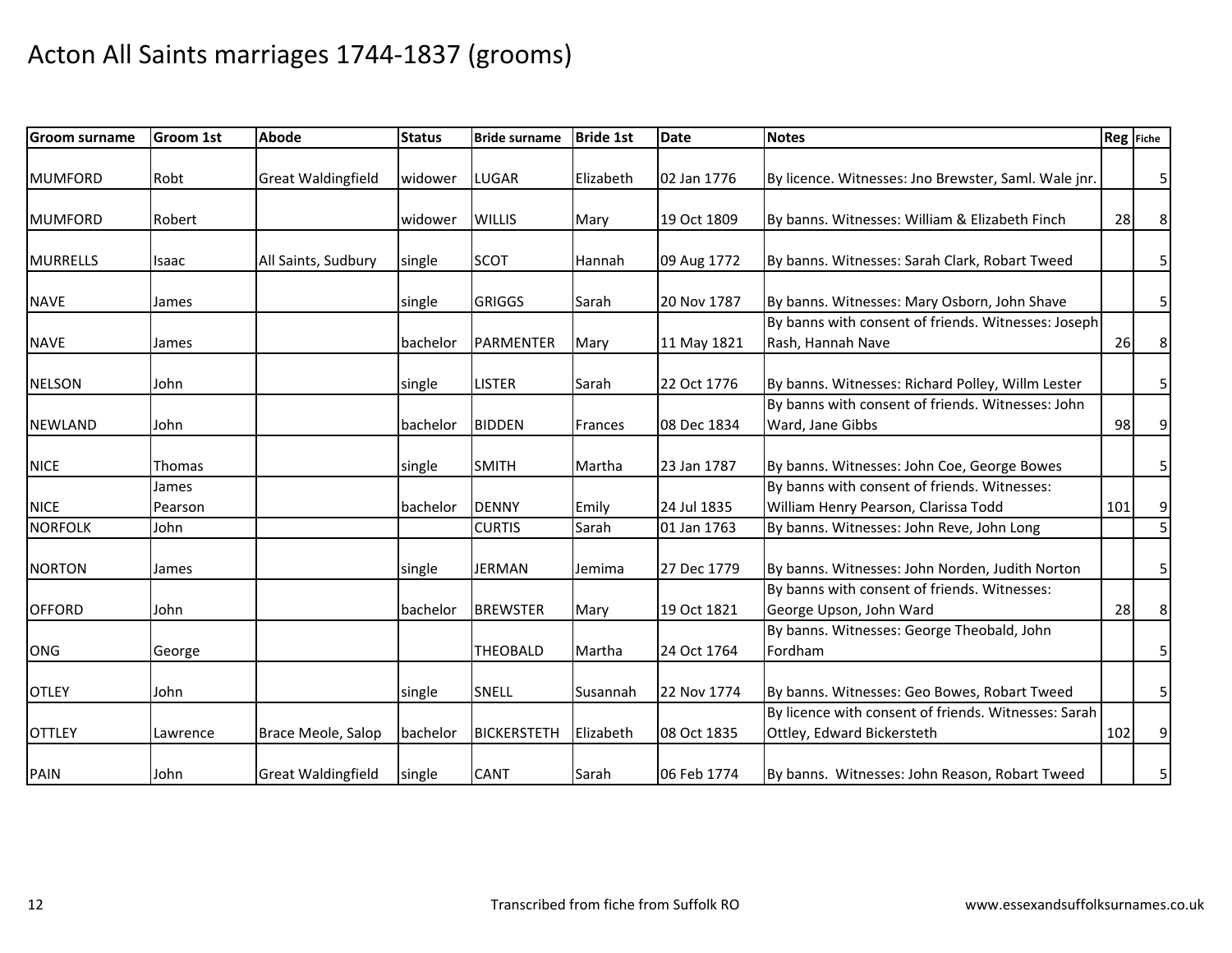| <b>Groom surname</b> | <b>Groom 1st</b> | <b>Abode</b> | <b>Status</b> | <b>Bride surname</b> | <b>Bride 1st</b> | <b>Date</b> | <b>Notes</b>                                        |    | Reg Fiche               |
|----------------------|------------------|--------------|---------------|----------------------|------------------|-------------|-----------------------------------------------------|----|-------------------------|
|                      |                  |              |               |                      |                  |             |                                                     |    |                         |
| <b>PAMENT</b>        | Robert           |              |               | <b>KING</b>          | Susannah         | 10 Oct 1756 | By banns. Witnesses: John Fordham, John King        |    | $\overline{\mathbf{5}}$ |
| <b>PARMENTER</b>     | Edward           |              | single        | COOK                 | Mary             | 10 Oct 1797 | By banns. Witnesses: Mary Smith, Mary Cook          |    | 6 <sup>1</sup>          |
|                      |                  |              |               |                      |                  |             |                                                     |    |                         |
| <b>PARMENTER</b>     | Joseph           |              | single        | <b>RASH</b>          | Sarah            | 28 Jun 1801 | By banns. Witnesses: Edward Pamenter, Ann Day       |    | $6 \mid$                |
|                      |                  |              |               |                      |                  |             | By banns with consent of friends. Witnesses:        |    |                         |
| <b>PARMENTER</b>     | William          |              | bachelor      | <b>DAVIS</b>         | Mary             | 20 May 1823 | Edward Serjeant, Sarah Whittle?                     | 37 | 8 <sup>1</sup>          |
|                      |                  |              |               |                      |                  |             | By banns with consent of friends. Witnesses: John   |    |                         |
| <b>PARMENTER</b>     | Edward           |              | bachelor      | <b>CURTIS</b>        | Susan            | 27 Feb 1824 | Ward, Sarah Watts                                   | 41 | 8 <sup>1</sup>          |
| <b>PARMENTER</b>     | Robert           |              | bachelor      | <b>WILDING</b>       | Mary             | 05 Nov 1824 | By banns. Witnesses: Sarah Smith, John Ward         | 46 | $\infty$                |
|                      |                  |              |               |                      |                  |             | By banns with consent of friends. Witnesses: John   |    |                         |
| <b>PARMENTER</b>     | Joseph           |              | bachelor      | <b>ALISON</b>        | Hannah           | 05 Nov 1829 | Pleasants, Jane Alison                              | 70 | 9                       |
|                      |                  |              |               |                      |                  |             | Banns only - not a marriage. Banns read 04, 11, 18  |    |                         |
| <b>PARMENTER</b>     | John             |              | bachelor      | <b>WHITTLE</b>       | Sarah            | $* * 1824$  | Jan 1824.                                           |    | 13                      |
| <b>PARTRIDGE</b>     | John             | Chilton      |               | <b>EADY</b>          | Anna             | 26 Feb 1754 |                                                     |    | $\overline{3}$          |
| <b>PARTRIDGE</b>     | Edward           |              |               | <b>HUGGLES</b>       | Anna             | 30 Oct 1755 | By banns. Witnesses: Samuel Willis, John Fordham.   |    | $4\vert$                |
|                      |                  |              |               |                      |                  |             | By banns. Witnesses: Mary Green, Nathaniel          |    |                         |
| <b>PARTRIDGE</b>     | John             |              | single        | <b>GAME</b>          | Mary             | 06 Feb 1785 | Golding                                             |    | 5 <sub>l</sub>          |
| <b>PARTRIDGE</b>     | John             |              | widower       | <b>CAMPION</b>       | Elizabeth        | 23 Sep 1804 | By banns. Witnesses: Rebecca Pleasant, Aron Carter  | 6  | 8 <sup>1</sup>          |
|                      |                  |              |               |                      |                  |             | By banns with consent of friends. Witnesses:        |    |                         |
| <b>PARTRIDGE</b>     | George           |              | bachelor      | <b>RENSON</b>        | Mary             | 22 Oct 1834 | George Boreham, Jemima Bowers                       | 95 | 9                       |
|                      |                  |              |               |                      |                  |             | By banns. Witnesses: John Fordham, Susannah         |    |                         |
| <b>PAWSEY</b>        | William          |              |               | <b>BAKER</b>         | Sarah            | 09 Jan 1761 | Bean                                                |    | 5 <sub>l</sub>          |
| <b>PAWSEY</b>        | Jonathan         |              | single        | <b>MUNFORD</b>       | Elizabeth        | 27 Jun 1779 | By banns. Witnesses: Robt Mumford, Mary Bows        |    | $\mathbf{5}$            |
| PEARMAN              | Willm.           |              | widower       | <b>JERMIN</b>        | Elizabeth        | 29 Aug 1775 | By banns. Witnesses: Edw. & Sarah Pearman           |    | $\overline{5}$          |
|                      |                  |              |               |                      |                  |             | By licence. Witnesses: Elizabeth Meggs, Charles     |    |                         |
| <b>PEARSON</b>       | William          | Long Melford | widower       | <b>MEGGS</b>         | Mary             | 20 Jul 1808 | Pearson                                             | 23 | 8 <sup>1</sup>          |
|                      |                  |              |               |                      |                  |             | Banns only - not a marriage. Banns read: 05, 12, 19 |    |                         |
| PEEL                 | John             |              | widower       | <b>BIRD</b>          | Ann              | * Oct 1783  | Oct. 1783.                                          |    | $\overline{5}$          |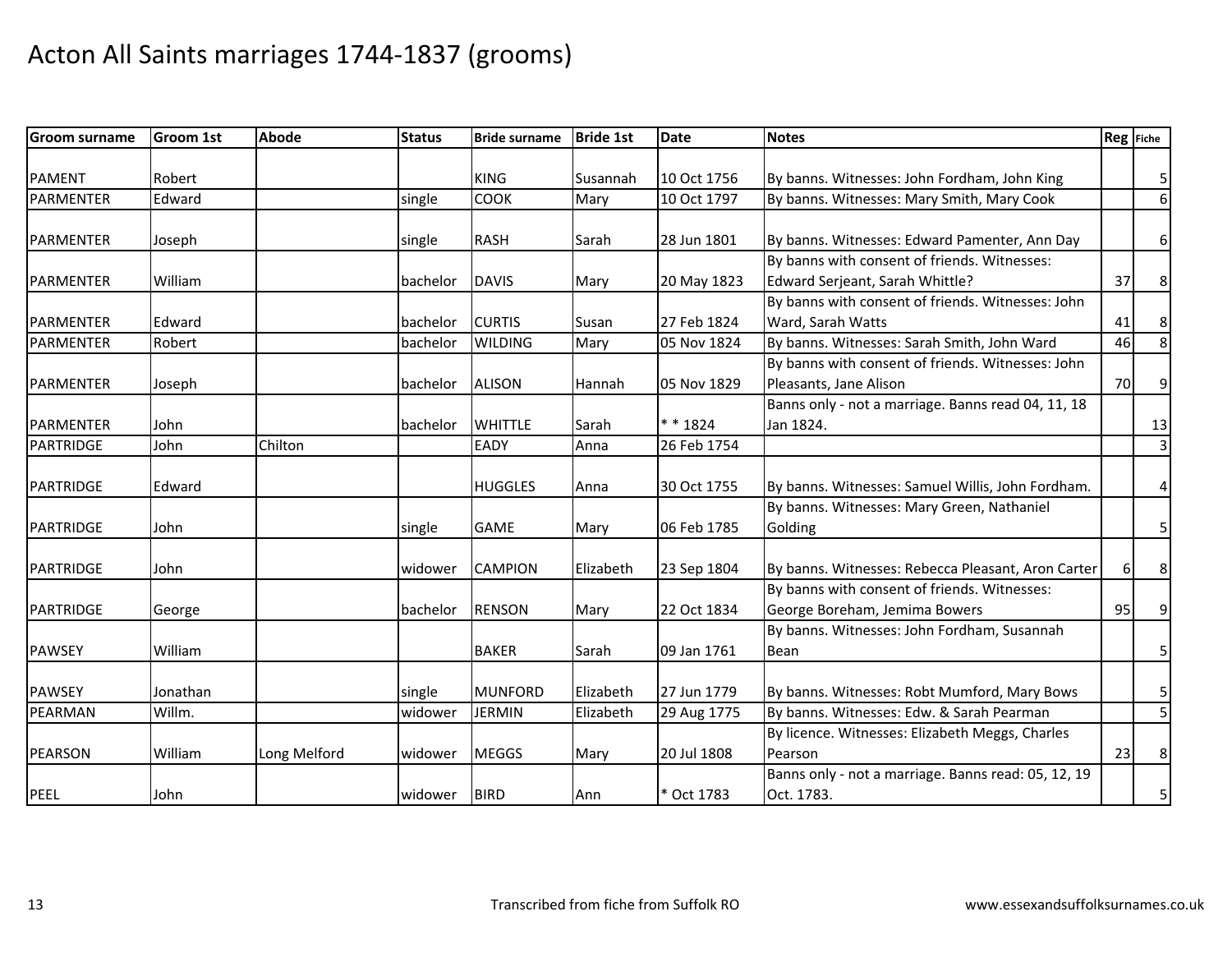| <b>Groom surname</b> | <b>Groom 1st</b> | <b>Abode</b>              | <b>Status</b> | <b>Bride surname</b> | <b>Bride 1st</b> | <b>Date</b> | <b>Notes</b>                                                              |     | Reg Fiche        |
|----------------------|------------------|---------------------------|---------------|----------------------|------------------|-------------|---------------------------------------------------------------------------|-----|------------------|
| PEGG                 | Willm            | <b>Great Waldingfield</b> | widower       | <b>DAVIS</b>         | Margarett        | 06 Jan 1789 | By licence. Witnesses: Mary Lynch, James Blackader                        |     | $6 \mid$         |
|                      |                  |                           |               |                      |                  |             | By license with consent of parents. Witnesses: John                       |     |                  |
| PERRY                | John             | Melford                   |               | <b>HALES</b>         | Mary             | 13 Jul 1773 | Perry senior, Robart Tweed. Groom is a miller.                            |     | $\mathbf{5}$     |
| PLEASANCE            | John             |                           | single        | <b>CURNER</b>        | Mary             | 04 Nov 1798 | By banns. Witnesses: James & Rebecca Pleasance                            |     | $6 \mid$         |
| PLEASANTS            | Samuel           |                           | bachelor      | <b>STEARNS</b>       | Maria            | 10 Sep 1822 | By banns. Witnesses: John Ward, Nathanael Byham                           | 33  | 8 <sup>°</sup>   |
| <b>PLEASANTS</b>     | John             |                           | bachelor      | <b>HOLLY</b>         | Louisa           | 13 Mar 1834 | By banns with consent of friends. Witnesses:<br>Ambrose & Susan Stearns   | 89  | 9                |
| <b>POOL</b>          | John             |                           |               | <b>HARTLET</b>       | Anne             | 26 Apr 1745 | By banns                                                                  |     | $\overline{3}$   |
| <b>POOL</b>          | <b>Thomas</b>    |                           | single        | POOL                 | Mary             | 23 Jun 1771 | By banns. Witnesses: John Ho[oa]d, Robart Tweed                           |     | 5 <sub>l</sub>   |
| <b>POOL</b>          | John             |                           | single        | <b>MUNFORD</b>       | Mary             | 27 Feb 1781 | By banns. Witnesses: Robert Mumford, Sarah<br>Head?                       |     | $\mathbf{5}$     |
| <b>POOL</b>          | Thomas           |                           | widower       | <b>HEAD</b>          | Susan            | 10 Sep 1792 | By banns. Witnesses: George & Ann Bowes                                   |     | $\boldsymbol{6}$ |
| <b>POOL</b>          | Thos             |                           | single        | <b>FRANCES</b>       | Mary             | 17 Feb 1795 | By banns. Witnesses: Elizth Coker, John Woodgate                          |     | $6\vert$         |
| <b>POOLE</b>         | Thos.            |                           | bachelor      | <b>PEARSON</b>       | Sophia           | 11 Jun 1807 | By banns. Witnesses: Chas. Pearson, Elizabeth<br>Meggs                    | 15  | 8 <sup>1</sup>   |
| <b>POOLE</b>         | <b>Thomas</b>    |                           | widower       | <b>ALBON</b>         | Mary             | 21 Oct 1812 | By banns. Witnesses: Elizabeth Todd, John Albon                           | 35  | 8 <sup>1</sup>   |
| <b>POOLE</b>         | George           |                           | bachelor      | <b>WARREN</b>        | Sarah            | 05 Jan 1835 | By banns. Witnesses: Charles Poole, Mary Ann<br>Sparrow                   | 100 | 9                |
| <b>POOLE</b>         | <b>Thomas</b>    |                           | widower       | SPARROW              | Maria            | * * 1825    | Banns only - not a marriage. Banns read 14, 21, 28<br>Aug 1825            |     | 13               |
| <b>POTTER</b>        | Thomas           |                           | single        | <b>ADAMS</b>         | Elizabeth        | 06 May 1790 | By banns. Witnesses: Mary Heard, Robert Brown                             |     | $6 \mid$         |
| <b>POTTER</b>        | William          |                           | bachelor      | <b>CURTIS</b>        | Hannah           | 10 Jun 1829 | By banns with consent of friends. Witnesses: Saml<br>Curtis, Sarah Bridge | 68  | 9                |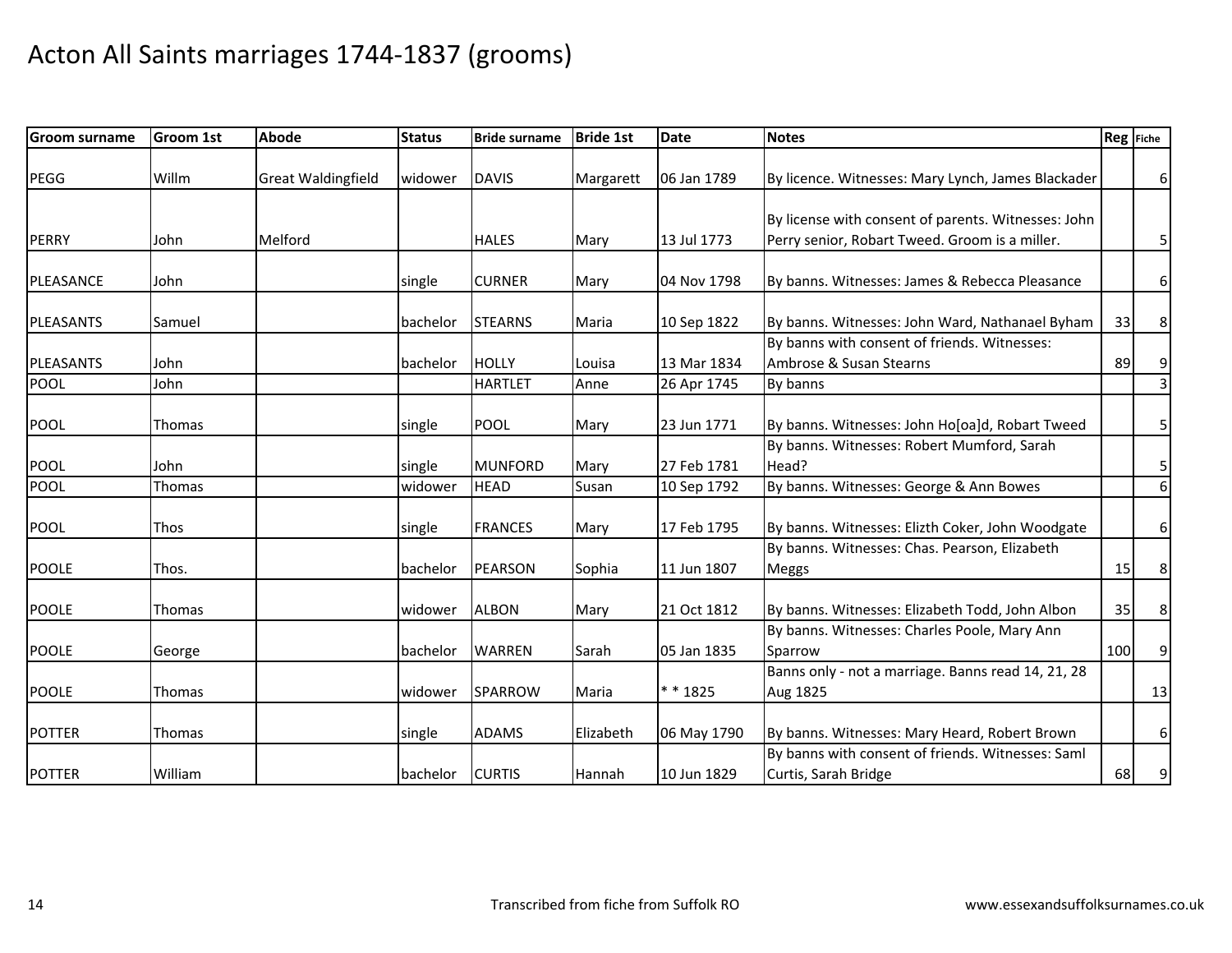| <b>Groom surname</b> | <b>Groom 1st</b> | <b>Abode</b>         | <b>Status</b> | <b>Bride surname</b> | <b>Bride 1st</b> | <b>Date</b> | <b>Notes</b>                                        | Reg Fiche |                         |
|----------------------|------------------|----------------------|---------------|----------------------|------------------|-------------|-----------------------------------------------------|-----------|-------------------------|
|                      |                  |                      |               |                      |                  |             | By banns with consent of friends. Witnesses:        |           |                         |
| <b>POTTER</b>        | Stephen          |                      | bachelor      | <b>SCUTTS</b>        | Sarah            | 12 Oct 1834 | William Underwood, Eliza Scutts                     | 94        | 9                       |
|                      |                  |                      |               |                      |                  |             |                                                     |           |                         |
| <b>POTTLE</b>        | William          | Little Waldingfield  | widower       | <b>JARMIN</b>        | Elizabeth        | 12 Oct 1773 | By banns. Witnesses: John Pottle, Robart Tweed      |           | 5 <sub>l</sub>          |
|                      |                  | St Mary, Bury St     |               |                      |                  |             | By banns with consent of parents. Witnesses: Mary   |           |                         |
| <b>PRYKE</b>         | James            | Edmunds              | bachelor      | <b>COKER</b>         | Mary             | 27 Jan 1824 | Prike, John Brewster Pearson                        | 40        | $\bf 8$                 |
| <b>RAMPLIN</b>       | John             |                      |               | <b>MACROW</b>        |                  |             | By banns. Witnesses: Robert Tweed, Thos. Otley      |           |                         |
|                      |                  |                      |               |                      | Susan            | 11 Oct 1767 |                                                     |           | $\overline{\mathbf{5}}$ |
| <b>RANSOM</b>        | John             |                      | single        | <b>CROSSLAND</b>     | Ann              | 22 Jul 1800 | By banns. Witnesses: John & Mary Morley             |           | 6 <sup>1</sup>          |
|                      | John Oakes       |                      |               |                      | Caroline         |             | Banns only - not a marriage. Banns read once on 27  |           |                         |
| <b>RANSON</b>        | Friars           |                      | bachelor      | <b>LEWES</b>         | Matilda          | * * 1829    | Jul 1829. Entry appears to have been crossed out.   |           | 13                      |
|                      |                  |                      |               |                      |                  |             |                                                     |           |                         |
| <b>RASH</b>          | Joseph           |                      | single        | <b>SPARROW</b>       | Sarah            | 26 Jan 1779 | By banns. Witnesses: Robt Matten, John Reeve        |           | $\mathsf{5}$            |
|                      |                  |                      |               |                      |                  |             |                                                     |           |                         |
| <b>RASH</b>          | John             |                      | single        | <b>EAST</b>          | Ann              | 20 Jul 1784 | By banns. Witnesses: Thos Pearson, Gilbert Elliston |           | $\mathbf{5}$            |
| <b>RASH</b>          | John             |                      | widower       | <b>PAWSEY</b>        | Ann              | 29 Jun 1801 | By banns. Witnesses: John & Sarah Elms              |           | $6 \overline{6}$        |
| <b>RASH</b>          | Joseph           |                      | bachelor      | <b>RADLEY</b>        | Elizabeth        | 15 Oct 1807 | By banns. Witnesses: Mary Rash, John Ward           | 16        | $\infty$                |
|                      |                  |                      |               |                      |                  |             |                                                     |           |                         |
| <b>RASH</b>          | William          |                      | bachelor      | <b>SERJENT</b>       | <b>Bridget</b>   | 26 Jun 1808 | By banns. Witnesses: Thos. Serjent, John Ward       | 22        | $\bf 8$                 |
| <b>RASH</b>          | Joseph           |                      | widower       | <b>SIMPSON</b>       | Hannah           | 01 Dec 1834 | By banns. Witnesses: John Mills, Sarah Parmenter    | 97        | $\overline{9}$          |
|                      |                  |                      |               |                      |                  |             |                                                     |           |                         |
| <b>REEVE</b>         | Ambrose          |                      | widower       | <b>PAWSEY</b>        | Sarah            | 23 May 1801 | By banns. Witnesses: William Pawsey, Mary Segar     |           | $6 \mid$                |
|                      |                  |                      |               |                      | Harriet          |             | By banns with consent of parents. Witnesses:        |           |                         |
| <b>RENSON</b>        | Samuel           |                      | bachelor      | <b>EDY</b>           | Maria            | 19 Oct 1824 | Thomas Edy, John Ward                               | 43        | 8 <sup>1</sup>          |
|                      |                  |                      |               |                      |                  |             |                                                     |           |                         |
| <b>RENSON</b>        | William          |                      | bachelor      | <b>CLARK</b>         | Jemima           | 25 Jan 1830 | By banns. Witnesses: John Renson, John Ward         | 72        | $\overline{9}$          |
|                      |                  |                      |               |                      |                  |             | By licence. Witnesses: Elizabeth [HK]erington, Mary |           |                         |
| <b>RICHOLD</b>       | Peter            |                      | single        | <b>OSTLER</b>        | Mary             | 18 Apr 1776 | Ostler, Robert Tweed                                |           | $\mathsf{5}$            |
|                      |                  |                      |               |                      |                  |             | By banns. Witnesses: William Smith, Mary            |           |                         |
| RIPPENGALE           | Thomas           | Gestingthorpe, Essex |               | <b>WATERS</b>        | Ann              | 01 Feb 1766 | Rippengale                                          |           | $\overline{5}$          |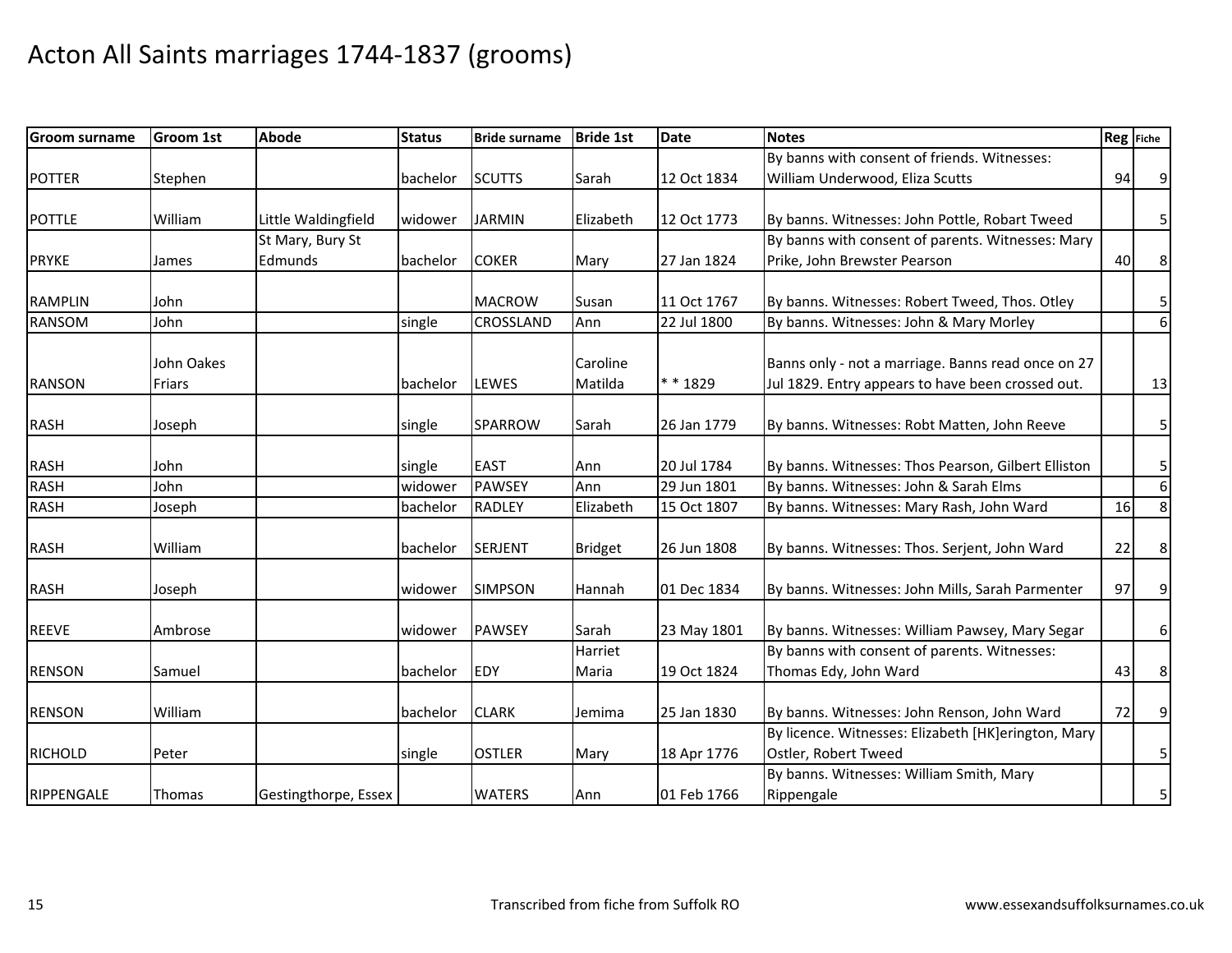| <b>Groom surname</b> | <b>Groom 1st</b> | <b>Abode</b>                  | <b>Status</b> | <b>Bride surname</b> | <b>Bride 1st</b>       | <b>Date</b> | <b>Notes</b>                                                        | Reg Fiche |                |
|----------------------|------------------|-------------------------------|---------------|----------------------|------------------------|-------------|---------------------------------------------------------------------|-----------|----------------|
|                      |                  | Castle Hedingham,             |               |                      |                        |             | By licence with consent of friends. Witnesses:                      |           |                |
| <b>ROOT</b>          | Isaac            | Essex                         | bachelor      | <b>CADY</b>          | Lydia                  | 08 Mar 1836 | George & Mary Ann Cady                                              | 104       | 9              |
|                      | Edward           |                               |               |                      | Mary                   |             | By banns with consent of friends. Witnesses:                        |           |                |
| <b>ROPER</b>         | Smith            |                               | bachelor      | <b>WOODGATE</b>      | Ann                    | 06 Mar 1832 | Samuel & Susan Woodgate                                             | 83        | 9              |
| ROWE                 | James            |                               | single        | <b>DEATH</b>         | Ann                    | 08 Feb 1774 | By banns. Witnesses: Mary Bray, Robert Tweed                        |           | $\mathsf{5}$   |
|                      |                  |                               |               |                      |                        |             | By banns. Witnesses: Diana Mary Moor, James                         |           |                |
| <b>RUFFELL</b>       | John             |                               | single        | <b>MEGGS</b>         | Sarah                  | 25 Apr 1798 | Sherlock                                                            |           | $6 \mid$       |
| <b>RUST</b>          | John             |                               | single        | <b>CLARK</b>         | Ann                    | 11 Jul 1784 | By banns. Witnesses: Thos Ellison, Willm Clark                      |           | 5 <sub>l</sub> |
| <b>RUST</b>          | John             |                               | widower       | <b>WOODGATE</b>      | Elizabeth              | 30 Apr 1812 | By banns. Witnesses: John Ward, Elizabeth Mills                     | 33        | 8 <sup>1</sup> |
| <b>SAMFORD</b>       | John             |                               | widower       | <b>FINCH</b>         | Mary                   | 29 Jul 1781 | By banns. Witnesses: John Day, John Reeve                           |           | 5              |
| <b>SAMFORD</b>       | John             |                               | widower       | <b>BRAY</b>          | Mary                   | 21 Apr 1789 | By banns. Witnesses: Ann Day, Nathaniela Golding                    |           | $6 \mid$       |
| SANDALL              | John             | Little Witchinham,<br>Norfolk | single        | <b>SPIGHT</b>        | Mary                   | 07 Jul 1784 | By licence. Witnesses: J. Briggs, J. Lugar                          |           | 5 <sub>l</sub> |
| SANSOM               | Robt             | Alpheton                      | widower       | <b>PARKER</b>        | Martha                 | 30 Oct 1781 | By banns. Witnesses: James Chandler, Saml. Wall                     |           | 5 <sub>l</sub> |
| SARJEANT             | Thomas           |                               | single        | <b>SMITH</b>         | <b>Bridget</b>         | 12 Nov 1778 | By banns. Witnesses: Frances Sarjeant, Thos Day                     |           | $\mathsf{5}$   |
| <b>SAWER</b>         | William          | <b>Great Waldingfield</b>     | bachelor      | <b>TODD</b>          | Elizabeth<br>Catherine | 16 Nov 1815 | By licence with consent of friends. Witnesses: Amos<br>& Eliza Todd | 9         | $\bf 8$        |
| <b>SCARFE</b>        | John             | Preston, Suffolk              | single        | <b>DREW</b>          | Hannah                 | 10 Nov 1748 |                                                                     |           | $\overline{3}$ |
| <b>SEAGER</b>        | Henry            |                               |               | <b>TWEED</b>         | Mary                   | 30 Oct 1764 | By banns. Witnesses: Eliz Poulson, John Fordham                     |           | 5 <sub>l</sub> |
| <b>SELL</b>          | James            |                               | widower       | <b>PARTRIDGE</b>     | Mary                   | 12 Jul 1778 | By licence. Witnesses: Judith Turner, Wm Ellis                      |           | 5 <sub>l</sub> |
| <b>SERGEANT</b>      | James            |                               | single        | <b>DAY</b>           | Alice                  | 24 Aug 1795 | By banns. Witnesses: Mary Gladden, Mary Samford                     |           | $6 \mid$       |
| SERGEANT             | John             | <b>Great Waldingfield</b>     | bachelor      | <b>RASH</b>          | Maria                  | 01 May 1820 | By licence. Witnesses: Thomas Sergeant, John Ward                   | 20        | 8 <sup>1</sup> |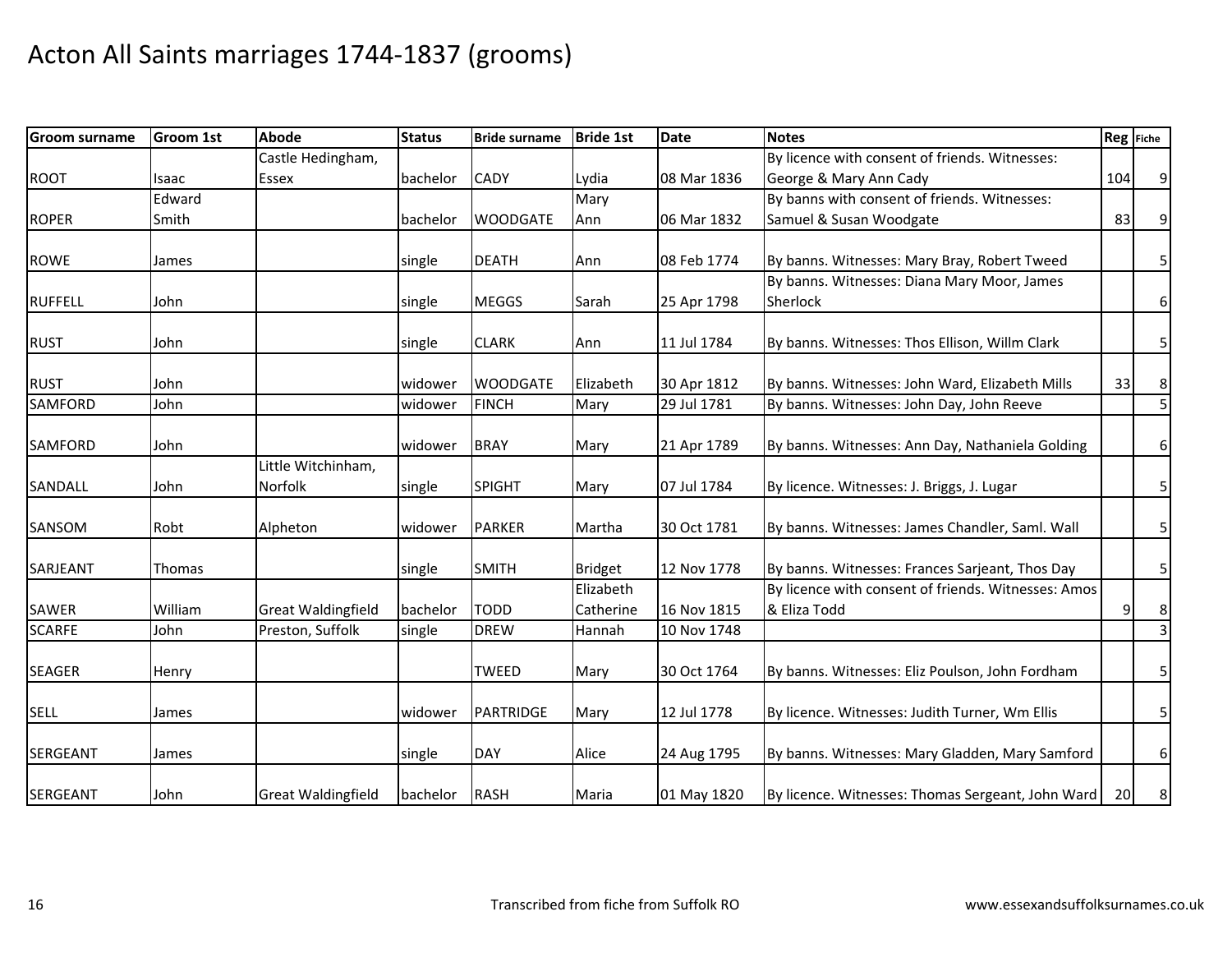| <b>Groom surname</b> | <b>Groom 1st</b> | <b>Abode</b>                                                | <b>Status</b> | <b>Bride surname</b> | <b>Bride 1st</b> | <b>Date</b> | <b>Notes</b>                                       | Reg Fiche      |                |
|----------------------|------------------|-------------------------------------------------------------|---------------|----------------------|------------------|-------------|----------------------------------------------------|----------------|----------------|
|                      |                  |                                                             |               |                      |                  |             | By banns with consent of parents. Witnesses:       |                |                |
| <b>SERJEANT</b>      | Samuel           |                                                             | bachelor      | <b>SCOTT</b>         | Pheby            | 28 Mar 1815 | William & Elizabeth Bean                           | $\overline{7}$ | 8 <sup>1</sup> |
|                      |                  |                                                             |               |                      |                  |             |                                                    |                |                |
| <b>SHAVE</b>         | Isaac            |                                                             | widower       | <b>CANHAM</b>        | <b>Bridget</b>   | 20 Jul 1759 | By licence. Witnesses are Robt Canham jnr and snr. |                | $\mathbf{5}$   |
|                      |                  | Beaumont-with-                                              |               |                      |                  |             | Banns only - not a marriage. Banns were read on    |                |                |
| <b>SIMPSON</b>       | Isaac            | Mose, Essex                                                 |               | <b>CLARK</b>         | Hannah           | * * 1758    | 10, 17 & 24 Sep 1758.                              |                | 5 <sub>l</sub> |
| <b>SIMPSON</b>       | John             |                                                             | bachelor      | <b>PAWSEY</b>        | Elizabeth        | 07 Nov 1809 | By banns. Witnesses: Ann Waypole, John Cardy       | 29             | 8 <sup>1</sup> |
|                      |                  |                                                             |               |                      |                  |             | By banns with consent of parents. Witnesses: John  |                |                |
| <b>SIMPSON</b>       | Thomas           |                                                             | bachelor      | <b>CAMPION</b>       | Hannah           | 11 Aug 1814 | Ward, John Simpson                                 | $\overline{A}$ | 8              |
|                      |                  |                                                             |               |                      |                  |             | By banns with consent of friends. Witnesses: John  |                |                |
| <b>SIMPSON</b>       | James            |                                                             | bachelor      | <b>SMITH</b>         | Hannah           | 07 Mar 1816 | Smith, John Ward                                   | 10             | $\bf 8$        |
| <b>SIMPSON</b>       | Mordecai         |                                                             | bachelor      | <b>BARKER</b>        | Sarah            | 21 Oct 1819 | By banns. Witnesses: John & Hannah Simpson         | 17             | 8 <sup>1</sup> |
|                      |                  |                                                             |               |                      |                  |             | By banns with consent of friends. Witnesses: John  |                |                |
| <b>SIMPSON</b>       | George           |                                                             | bachelor      | <b>DORLING</b>       | Elizabeth        | 01 Nov 1822 | Ward, John Simpson                                 | 35             | $\bf 8$        |
| <b>SKEET</b>         | Samuel           | Lavenham                                                    | bachelor      | <b>COE</b>           | Mary             | 27 Sep 1804 | By licence. Witnesses: Martha & John Coe           | $\overline{7}$ | $\infty$       |
| <b>SMITH</b>         | James            |                                                             | single        | <b>ALBORN</b>        | Susan            | 01 Oct 1793 | By banns. Witnesses: Mary Albon, John Ward         |                | 6 <sup>1</sup> |
|                      |                  |                                                             |               |                      |                  |             | By banns with consent of friends. Witnesses: Wm    |                |                |
| <b>SMITH</b>         | James            |                                                             | bachelor      | <b>MADDOCK</b>       | Sarah            | 26 Oct 1824 | Maddock, John Ward                                 | 45             | 8 <sup>1</sup> |
|                      |                  | The Hamlet of<br>Ballingdon annexed<br>to the parish of All |               |                      |                  |             | By banns. Witnesses: Elizabeth Brabrook, John      |                |                |
| <b>SNELL</b>         | Thomas           | Saints, Sudbury                                             | bachelor      | <b>WRIGHT</b>        | Hannah           | 08 Sep 1826 | Ward                                               | 55             | 8 <sup>2</sup> |
|                      | John             | St Martin Ludgate,                                          |               |                      |                  |             |                                                    |                |                |
| SPA*TS               | Daniel           | City of London                                              | bachelor      | <b>NICE</b>          | Mary             | 02 Nov 1807 | By licence. Witnesses: Edmund Nice, Elizh. Nice    | 19             | $\bf 8$        |
|                      |                  |                                                             |               |                      |                  |             | By banns. Witnesses: Elizabeth Peggs, Hannah       |                |                |
| <b>SPARK</b>         | Willm            |                                                             | single        | <b>DYER</b>          | Susan            | 11 Oct 1791 | Pleasance                                          |                | $6 \mid$       |
|                      |                  | Great                                                       |               |                      |                  |             |                                                    |                |                |
| <b>SPARKES</b>       | Thomas           | Waldingfield                                                | bachelor      | RASH                 | Mary             | 18 Dec 1816 | By licence. Witnesses: John Albon, John Green      | 11             | 8              |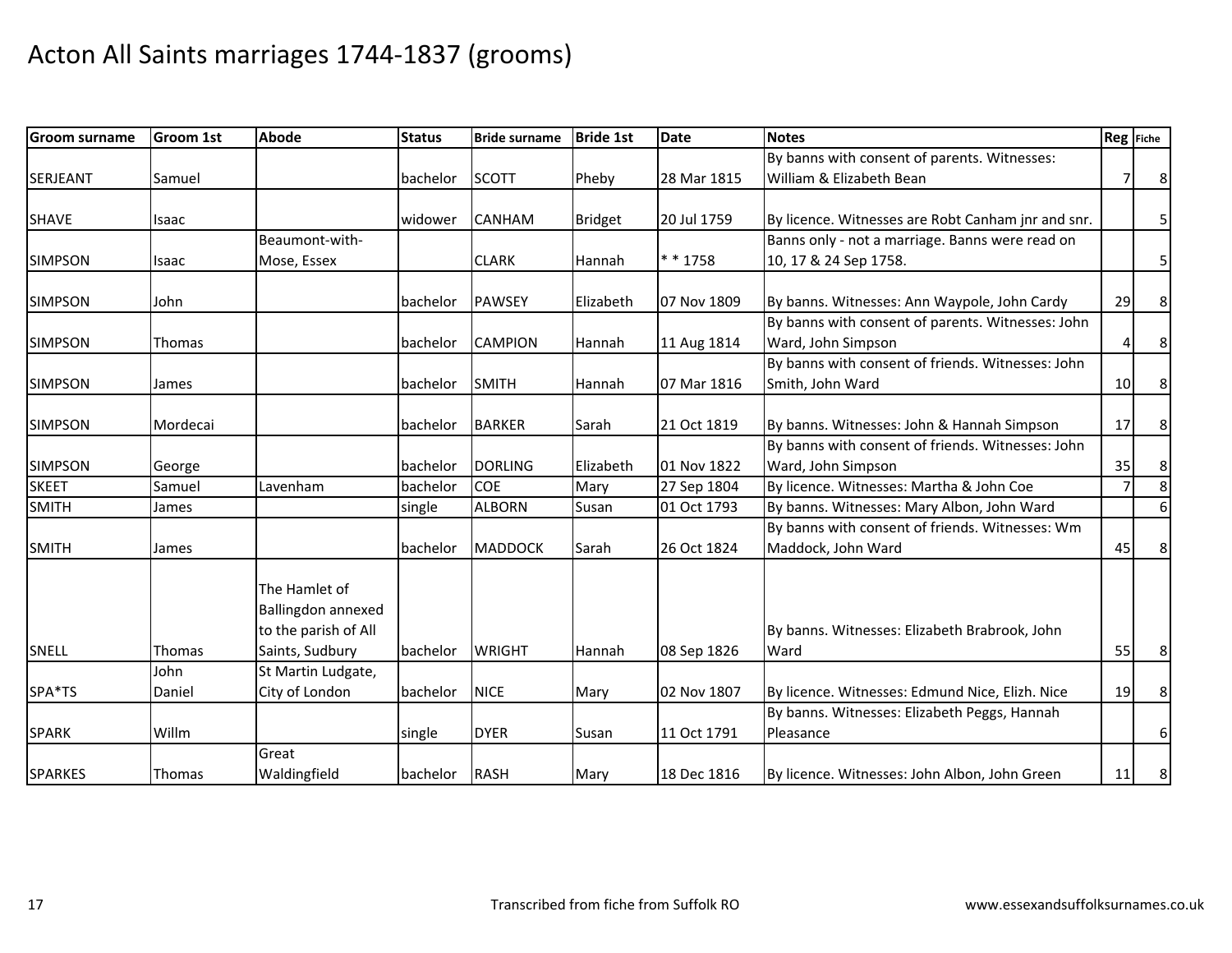| <b>Groom surname</b> | <b>Groom 1st</b> | <b>Abode</b> | <b>Status</b> | <b>Bride surname</b> | <b>Bride 1st</b> | <b>Date</b> | <b>Notes</b>                                        |     | Reg Fiche               |
|----------------------|------------------|--------------|---------------|----------------------|------------------|-------------|-----------------------------------------------------|-----|-------------------------|
| SPARROW              | John             |              | single        | <b>LEEKS</b>         | Ann              | 21 Aug 1770 | By banns. Witnesses: George Leeks, Robert Tweed     |     | $\overline{5}$          |
|                      |                  | Great        |               |                      | Mary             |             |                                                     |     |                         |
| SPARROW              | Joseph           | Waldingfield | bachelor      | <b>ALBON</b>         | Anne             | 09 Mar 1826 | By licence. Witnesses: Thos & Mary Poole            | 53  | $\bf 8$                 |
| <b>STARNES</b>       | James            |              | single        | <b>CLARK</b>         | Susan            | 13 Feb 1791 | By banns. Witnesses: John Coe, Sarah Long           |     | $6 \overline{6}$        |
| <b>STEARNS</b>       | Charles          |              | bachelor      | <b>CAMPION</b>       | Mary             | 15 Jan 1812 | By banns. Witnesses: James Stearns, Sarah Sparrow   | 33  | 8 <sup>1</sup>          |
|                      |                  |              |               |                      |                  |             | By banns. Witnesses: Charles Gooday, Susan          |     |                         |
| <b>STEARNS</b>       | Charles          |              | bachelor      | <b>AMBROSE</b>       | Elizabeth        | 13 Oct 1835 | <b>Stearns</b>                                      | 103 | 9                       |
|                      |                  |              |               |                      |                  |             | By banns. Witnesses: Joseph Parmenter, Mary         |     |                         |
| <b>STEED</b>         | John             |              | bachelor      | <b>PARKER</b>        | Mary             | 18 Oct 1803 | Steed                                               | 4   | $\bf 8$                 |
|                      |                  |              |               |                      |                  |             | By banns with consent of friends. Witnesses:        |     |                         |
| <b>STEED</b>         | Robert           |              | bachelor      | <b>BOWERS</b>        | Ann              | 17 May 1831 | Thomas Steed, Robert George Lewis                   | 76  | 9                       |
| <b>STICKENS</b>      | Christopher      |              |               | <b>GIBBON</b>        | Sarah            | 30 Jul 1746 | By banns                                            |     | $\overline{3}$          |
|                      |                  |              |               |                      |                  |             | By licence. Married with consent of parents.        |     |                         |
| <b>STRIBLING</b>     | Branwhite        | Lavenham     | single        | <b>TIFFEN</b>        | Mary             | 24 Jul 1770 | Witnesses: Robt Barker, Thos Tiffen                 |     | 5 <sub>l</sub>          |
|                      |                  |              |               |                      |                  |             | By banns. Witnesses: Ambrose Wright, Robert         |     |                         |
| <b>THEOBAL</b>       | William          | Liston       | single        | <b>THEOBAL</b>       | Mary             | 02 Sep 1770 | Tweed                                               |     | 5 <sub>l</sub>          |
| <b>THEOBAL</b>       | Jerimiah         |              | single        | <b>BREWER</b>        | Elizabeth        | 02 Nov 1780 | By banns. Witnesses: Phillip Curtis, John Reeve     |     | $\overline{\mathbf{5}}$ |
| <b>THEOBALD</b>      | John             |              | single        | <b>CLARK</b>         | Hanah            | 30 Nov 1783 | By banns. Witnesses: Henry Loft, Sarah Bryant?      |     | $\mathsf{5}$            |
| <b>THEOBALD</b>      | John             |              | bachelor      | <b>HALE</b>          | Sarah            | 27 Oct 1812 | By banns. Witnesses: Mary Hale, Thomas Dixon        | 36  | 8 <sup>1</sup>          |
| <b>TIFFEN</b>        | John             |              | widower       | <b>TODD</b>          | Elizabeth        | 04 Sep 1804 | By licence. Witnesses: James Ca*, A. M. Pearson     | 8   | 8 <sup>1</sup>          |
| <b>TIFFEN</b>        | Samuel           |              | bachelor      | <b>CONSTABLE</b>     | Elizabeth        | 14 Nov 1820 | By licence. Witnesses: George Jno. Coe, Anna Tiffen | 21  | 8 <sup>°</sup>          |
| <b>TIFFEN</b>        | Amos             |              | bachelor      | <b>PEARSON</b>       | Susan            | 30 Apr 1825 | By licence. Witnesses: Charles & Eliza Pearson      | 48  | $\bf 8$                 |
| <b>TODD</b>          | James            |              | single        | <b>BREWSTER</b>      | Elizabeth        | 22 Mar 1791 | By licence. Witnesses: Mary & Sarah Brewster        |     | $6 \overline{6}$        |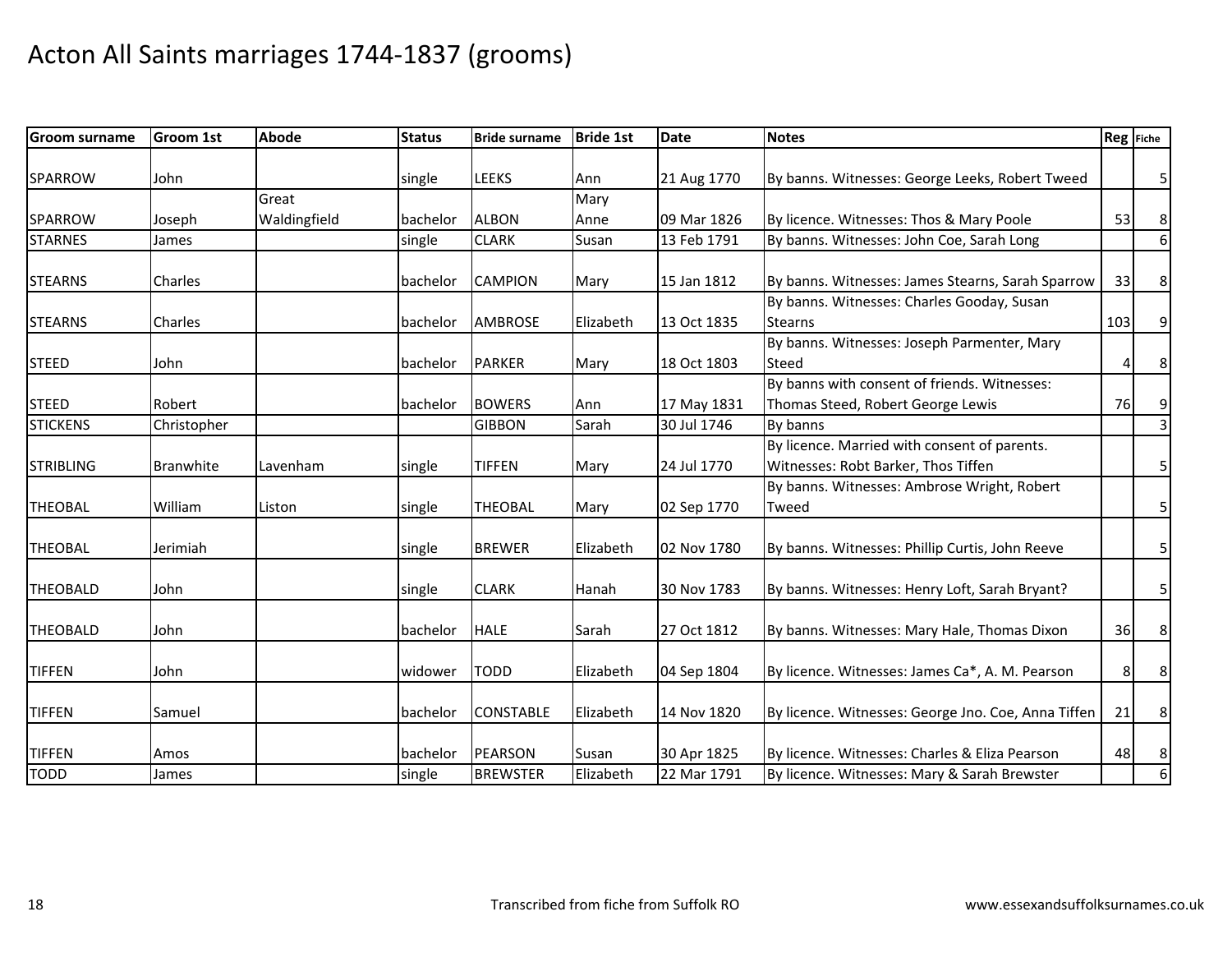| <b>Groom surname</b> | <b>Groom 1st</b> | <b>Abode</b>      | <b>Status</b> | <b>Bride surname</b> | <b>Bride 1st</b> | <b>Date</b> | <b>Notes</b>                                                          |                | Reg Fiche      |
|----------------------|------------------|-------------------|---------------|----------------------|------------------|-------------|-----------------------------------------------------------------------|----------------|----------------|
|                      |                  |                   |               |                      |                  |             | By banns with consent of parents. Witnesses: John                     |                |                |
| <b>TOTMAN</b>        | Nathanael        |                   | bachelor      | <b>HILLS</b>         | Susan            | 01 Mar 1814 | Ward, Samuel Finch                                                    | $\overline{2}$ | 8              |
|                      |                  |                   |               |                      |                  |             | By licence. Witnesses: John Tiffen, E. Todd,                          |                |                |
| <b>UNDERWOOD</b>     | John             |                   | bachelor      | <b>TIFFEN</b>        | Elizabeth        | 15 Oct 1807 | Elizabeth Underwood                                                   | 17             | $\,8\,$        |
| <b>UNDERWOOD</b>     | John             |                   | widower       | <b>BREWSTER</b>      | Anne             | 21 Jan 1819 | By licence. Witnesses: John & Mary Green                              | 15             | $\infty$       |
|                      |                  |                   |               |                      |                  |             | By licence with consent of friends. Groom is George                   |                |                |
|                      |                  | Walter Beauchamp, |               |                      |                  |             | Underwood jnr. Witnesses: Charles Ray, Mary Ann                       |                |                |
| <b>UNDERWOOD</b>     | George           | <b>Essex</b>      | bachelor      | <b>CADY</b>          | Sarah            | 31 May 1831 | Cady                                                                  | 78             | $\overline{9}$ |
|                      |                  |                   |               |                      |                  |             | By banns. Groom is James Upson jnr. Witnesses:                        |                |                |
| <b>UPSON</b>         | James            |                   | single        | <b>SPARROW</b>       | Hannah           | 02 Aug 1802 | Ann Day, Richard C*ter                                                |                | 6              |
|                      |                  |                   |               |                      |                  |             | By banns. Groom is James Upson the elder.                             |                |                |
| <b>UPSON</b>         | James            |                   | widower       | <b>STEED</b>         | Sarah            | 23 May 1803 | Witnesses: Robert & Elizabeth Mumford                                 |                | 8              |
|                      |                  |                   |               |                      |                  |             | By banns with consent of friends. Witnesses: James                    |                |                |
| <b>UPSON</b>         | John             |                   | bachelor      | <b>NICE</b>          | Mary             | 30 Jan 1821 | Nave, John Ward                                                       | 25             | 8              |
|                      |                  |                   |               |                      |                  |             |                                                                       |                |                |
| <b>UPSON</b>         | George           |                   | bachelor      | <b>ALDRIDGE</b>      | Mary Ann         | 22 Oct 1823 | By banns. Witnesses: John Ward, Susan Carter                          | 39             | 8              |
|                      |                  |                   |               |                      |                  |             | By banns with consent of friends. Witnesses: Sarah                    |                |                |
| <b>UPSON</b>         | Edward           |                   | bachelor      | DAY                  | Mary             | 27 Sep 1825 | Upson, John Ward                                                      | 50             | 8              |
|                      |                  |                   |               |                      |                  |             |                                                                       |                |                |
| <b>UPSON</b>         | James            |                   | bachelor      | <b>MICKLEFIELD</b>   | Martha           | 25 Oct 1826 | By banns. Witnesses: George Upson, Daniel Upson                       | 56             | 8              |
|                      |                  |                   |               |                      |                  |             | By banns with consent of friends. Witnesses:                          |                |                |
| <b>UPSON</b>         | Daniel           |                   | bachelor      | <b>MACRO</b>         | Amelia           | 28 Apr 1830 | Edward Upson, Susanna Bateman                                         | 73             | 9              |
|                      |                  |                   |               |                      |                  |             | By banns with consent of friends. Witnesses: Daniel                   |                |                |
| <b>UPSON</b>         | William          |                   | bachelor      | <b>UPSON</b>         | Hannah           | 30 Nov 1832 | Upson, Al[b_]ina Upson                                                | 85             | 9              |
|                      |                  |                   |               |                      |                  |             | By banns with consent of friends. Witnesses: John                     |                |                |
| <b>UPSON</b>         | Daniel           |                   | widower       | <b>BARRET</b>        | Elizabeth        | 28 Mar 1833 | Rush, Sarah Upson                                                     | 87             | $\overline{9}$ |
|                      |                  |                   |               |                      |                  |             |                                                                       |                |                |
| <b>WALPOLE</b>       | <b>Thomas</b>    |                   | single        | <b>PLEASANTS</b>     | Ann              | 05 Apr 1774 | By banns. Witnesses: John Maxsum?, Robart Tweed                       |                | 5              |
|                      |                  |                   |               |                      |                  |             | Banns only - not a marriage. Banns read: 21, 28 Jun,<br>05 Jul. 1789. |                |                |
| <b>WARD</b>          | John             |                   | single        | <b>WARD</b>          | Elizabeth        | ** 1789     |                                                                       |                | 6              |
| <b>WARD</b>          | John             |                   | widower       | <b>GAME</b>          | Susannah         | 27 Sep 1803 | By banns. Witnesses: Jno Meggs, Kezia Ward                            |                | 8              |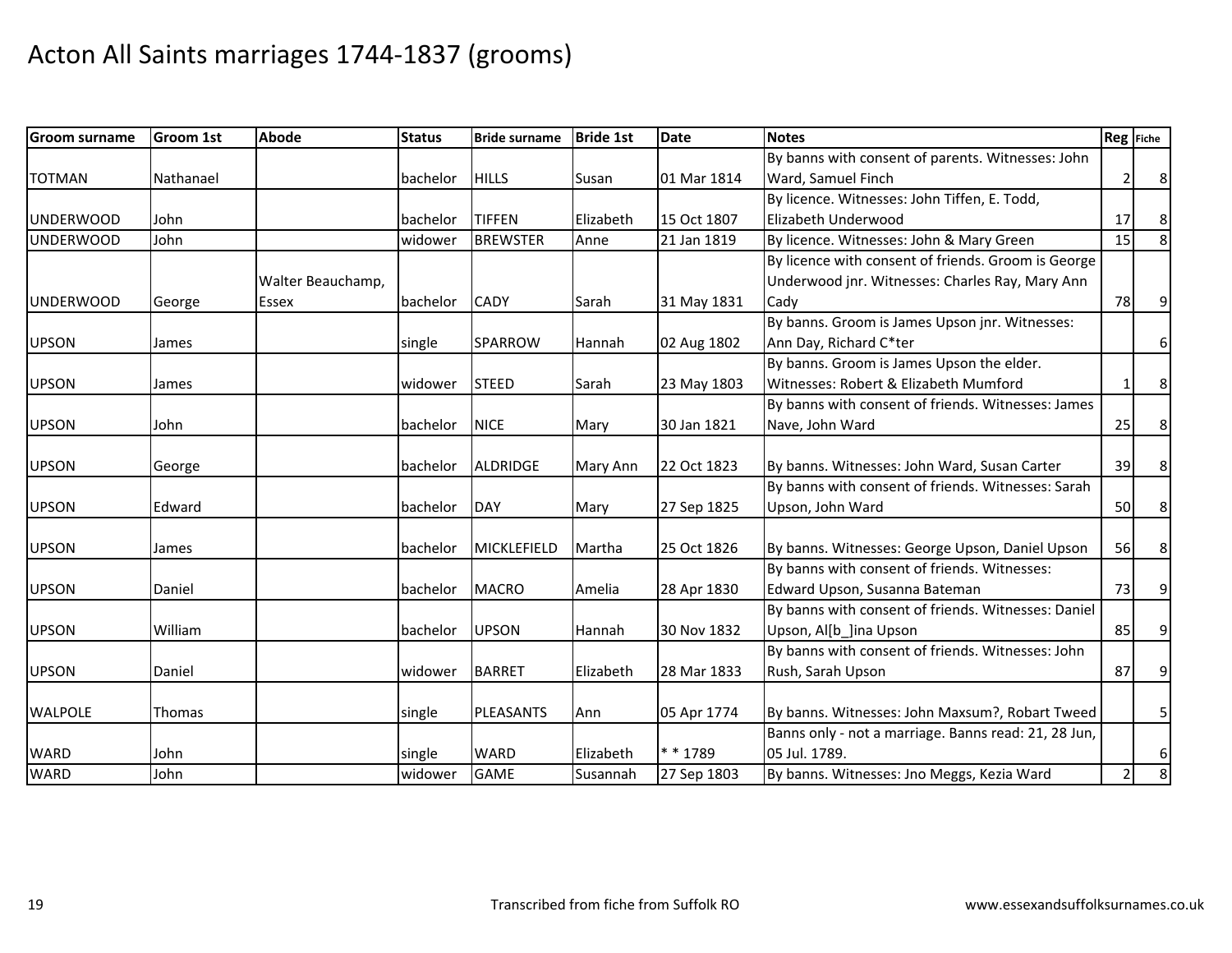| <b>Groom surname</b> | <b>Groom 1st</b> | <b>Abode</b>        | <b>Status</b> | <b>Bride surname</b> | <b>Bride 1st</b> | <b>Date</b> | <b>Notes</b>                                        | Reg Fiche |                |
|----------------------|------------------|---------------------|---------------|----------------------|------------------|-------------|-----------------------------------------------------|-----------|----------------|
|                      |                  |                     |               |                      |                  |             | By banns with consent of friends. Witnesses: John & |           |                |
| <b>WARD</b>          | William          |                     | bachelor      | <b>WAYPOLE</b>       | Eliza            | 19 Nov 1820 | Eliza Ward                                          | 22        | 8 <sup>1</sup> |
| <b>WARREN</b>        | George           | Little Waldingfield |               | <b>MAYHEW</b>        | Elizabeth        | 16 Oct 1753 |                                                     |           | $\overline{3}$ |
|                      |                  |                     |               |                      |                  |             | By banns with consent of friends. Witnesses: Daniel |           |                |
| <b>WAYPOLE</b>       | William          |                     | bachelor      | <b>BOWERS</b>        | Susan            | 15 Mar 1828 | Upson, Mary Kelley                                  | 63        | $\bf 8$        |
| <b>WEBB</b>          | Isaac            |                     | single        | <b>SUDBURY</b>       | Mary             | 02 May 1756 | By banns. Witnesses: John Webb, John Fordham        |           | 5 <sub>l</sub> |
|                      |                  | Hamlett of          |               |                      |                  |             |                                                     |           |                |
| <b>WHITEROD</b>      | Thomas           | Ballingdon, Essex   |               | <b>HARRISON</b>      | Martha           | 21 Oct 1758 | By banns. Witnesses: Frans. King, *ce Bows          |           | 5 <sub>l</sub> |
|                      |                  |                     |               |                      |                  |             | By banns. Paupers. Witnesses: James Blun ger?,      |           |                |
| <b>WHYBORROUGH</b>   | Richard          | Lavenham            | single        | <b>SNELL</b>         | Deborah          | 30 Nov 1783 | Thomas?                                             |           | 5 <sub>l</sub> |
|                      |                  |                     |               |                      |                  |             | By banns with consent of friends. Witnesses: Wm     |           |                |
| <b>WILDING</b>       | George           |                     | bachelor      | <b>HALL</b>          | Sarah            | 06 Oct 1831 | Hall, Susan Stead                                   | 79        | 9              |
| <b>WILLIS</b>        | Samll            |                     |               | <b>BRAYLY</b>        | Mary             | 27 Feb 1754 |                                                     |           | $\overline{3}$ |
|                      |                  |                     |               |                      |                  |             | Banns only - not a marriage. Banns read: 26 Nov, 02 |           |                |
| <b>WILLIS</b>        | Joseph           |                     | single        | <b>ABBITT</b>        | Ann              | ** 1786     | & 10 Dec 1786.                                      |           | $\mathsf{5}$   |
| <b>WILLIS</b>        | Samuel           |                     | bachelor      | <b>FRANCES</b>       | Mary             | 23 Jan 1807 | By banns. Witnesses: William Byham, John Ward       | 12        | 8 <sup>1</sup> |
| <b>WILLIS</b>        | John             |                     | bachelor      | <b>SERJENT</b>       | Mary             | 24 Nov 1807 | By banns. Witnesses: John Theobald, John Ward       | 18        | 8 <sup>1</sup> |
|                      |                  |                     |               |                      |                  |             | By banns with consent of friends. Witnesses: Josiah |           |                |
| <b>WILLIS</b>        | Robert           |                     | bachelor      | <b>CHINERY</b>       | Mary             | 25 Jan 1821 | Jarvis, Susan King                                  | 24        | 8 <sup>1</sup> |
|                      |                  |                     |               |                      |                  |             | By banns. Witnesses: Mary Woodgate, Rachel          |           |                |
| <b>WOODGATE</b>      | William          |                     | single        | <b>STEVENS</b>       | Sarah            | 26 Mar 1799 | <b>Starnes</b>                                      |           | $6 \mid$       |
|                      |                  |                     |               |                      |                  |             | By banns. Witnesses: Charles Stearnes, Mary         |           |                |
| <b>WOODGATE</b>      | John             |                     | single        | <b>WOODS</b>         | Sarah            | 10 Mar 1801 | Woodgate                                            |           | $6 \mid$       |
|                      |                  |                     |               |                      |                  |             | By banns with consent of friends. Witnesses: Ursula |           |                |
| <b>WOODGATE</b>      | William          |                     | bachelor      | <b>AUST</b>          | Hannah           | 19 Feb 1822 | Cook, John Ward                                     | 30        | 8 <sup>1</sup> |
|                      |                  |                     |               |                      |                  |             | By banns with consent of friends. Witnesses: Sarah  |           |                |
| <b>WOODGATE</b>      | John             |                     | bachelor      | <b>COOK</b>          | Ursula           | 29 May 1822 | Cook, John Ward                                     | 31        | 8 <sub>o</sub> |
|                      |                  |                     |               |                      |                  |             | By banns with consent of friends. Witnesses: James  |           |                |
| <b>WOODGATE</b>      | George           |                     | bachelor      | HARDY                | Charlotte        | 05 Oct 1830 | Hills, Sarah Copsey                                 | 74        | 9              |